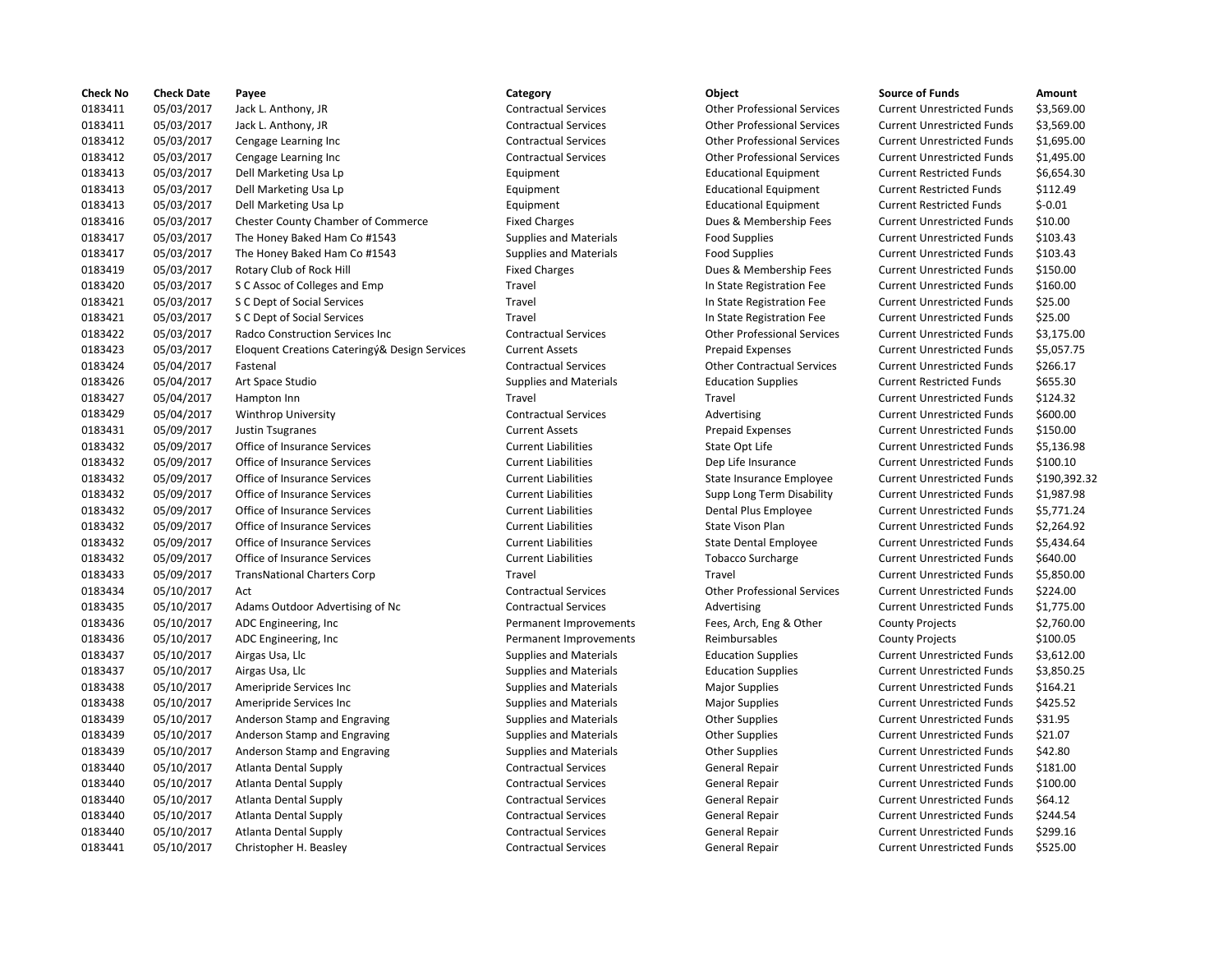| <b>Check No</b> | <b>Check Date</b> | Payee                               | Category                      | Object                             | <b>Source of Funds</b>            | Amount    |
|-----------------|-------------------|-------------------------------------|-------------------------------|------------------------------------|-----------------------------------|-----------|
| 0183441         | 05/10/2017        | Christopher H. Beasley              | <b>Contractual Services</b>   | <b>Other Professional Services</b> | <b>County Projects</b>            | \$1,500.0 |
| 0183442         | 05/10/2017        | <b>Boans Locksmith Shop</b>         | <b>Contractual Services</b>   | <b>Other Professional Services</b> | <b>Current Unrestricted Funds</b> | \$85.00   |
| 0183443         | 05/10/2017        | Canon Solutions America Inc         | <b>Fixed Charges</b>          | Leased To Own Equip                | <b>Current Unrestricted Funds</b> | \$7,216.7 |
| 0183444         | 05/10/2017        | Career Step Llc                     | <b>Contractual Services</b>   | <b>Other Professional Services</b> | <b>Current Unrestricted Funds</b> | \$2,919.0 |
| 0183445         | 05/10/2017        | Carolina Landscape Supplies Inc.    | <b>Supplies and Materials</b> | <b>Maintenance Supplies</b>        | <b>Current Unrestricted Funds</b> | \$1,262.5 |
| 0183446         | 05/10/2017        | Cengage Learning Inc                | <b>Contractual Services</b>   | <b>Other Professional Services</b> | <b>Current Unrestricted Funds</b> | \$1,795.0 |
| 0183447         | 05/10/2017        | Chester County Sheriff's Office Att | <b>Contractual Services</b>   | <b>Other Contractual Services</b>  | <b>Current Unrestricted Funds</b> | \$875.00  |
| 0183447         | 05/10/2017        | Chester County Sheriff's Office Att | <b>Contractual Services</b>   | <b>Other Contractual Services</b>  | <b>Current Unrestricted Funds</b> | \$893.75  |
| 0183447         | 05/10/2017        | Chester County Sheriff's Office Att | <b>Contractual Services</b>   | <b>Other Contractual Services</b>  | <b>Current Unrestricted Funds</b> | \$875.00  |
| 0183448         | 05/10/2017        | <b>CNC DOOR COMPANY</b>             | <b>Contractual Services</b>   | <b>Other Professional Services</b> | <b>Current Unrestricted Funds</b> | \$328.25  |
| 0183449         | 05/10/2017        | Cox's Rock Hill Inc                 | <b>Contractual Services</b>   | <b>Other Professional Services</b> | <b>Current Unrestricted Funds</b> | \$920.00  |
| 0183450         | 05/10/2017        | Dade Paper and Bag Co               | <b>Supplies and Materials</b> | Janitorial Supplies                | <b>Current Unrestricted Funds</b> | \$2,073.1 |
| 0183450         | 05/10/2017        | Dade Paper and Bag Co               | <b>Supplies and Materials</b> | Janitorial Supplies                | <b>Current Unrestricted Funds</b> | \$192.45  |
| 0183451         | 05/10/2017        | Dais, Inc. D/B/A Regroup            | <b>Contractual Services</b>   | <b>Other Contractual Services</b>  | <b>Current Unrestricted Funds</b> | \$5,350.0 |
| 0183452         | 05/10/2017        | Enterprise Rent A Car               | Travel                        | Travel                             | <b>Current Restricted Funds</b>   | \$250.96  |
| 0183453         | 05/10/2017        | Graybar Electric Co                 | <b>Contractual Services</b>   | General Repair                     | <b>Current Unrestricted Funds</b> | \$201.71  |
| 0183454         | 05/10/2017        | <b>ESP Associates PA</b>            | Permanent Improvements        | Reimbursables                      | <b>Unexpended Plant</b>           | \$16.67   |
| 0183454         | 05/10/2017        | <b>ESP Associates PA</b>            | Permanent Improvements        | Fees, Arch, Eng & Other            | <b>Unexpended Plant</b>           | \$2,138.2 |
| 0183454         | 05/10/2017        | <b>ESP Associates PA</b>            | Permanent Improvements        | Fees, Arch, Eng & Other            | Master Plan                       | \$900.00  |
| 0183455         | 05/10/2017        | Gala Affairs Party Rentals          | <b>Contractual Services</b>   | <b>Other Contractual Services</b>  | <b>Current Unrestricted Funds</b> | \$184.58  |
| 0183455         | 05/10/2017        | Gala Affairs Party Rentals          | <b>Contractual Services</b>   | <b>Other Contractual Services</b>  | <b>Current Unrestricted Funds</b> | \$673.78  |
| 0183456         |                   |                                     |                               |                                    | <b>Current Unrestricted Funds</b> | \$36.30   |
|                 | 05/10/2017        | Galls, an Aramark Company           | <b>Supplies and Materials</b> | <b>Clothing Supplies</b>           |                                   | \$298.90  |
| 0183456         | 05/10/2017        | Galls, an Aramark Company           | <b>Supplies and Materials</b> | <b>Clothing Supplies</b>           | <b>Current Unrestricted Funds</b> |           |
| 0183457         | 05/10/2017        | Graybar Electric Co                 | <b>Contractual Services</b>   | General Repair                     | <b>Current Unrestricted Funds</b> | \$235.22  |
| 0183458         | 05/10/2017        | <b>Herald Publishing</b>            | <b>Contractual Services</b>   | Advertising                        | <b>Current Unrestricted Funds</b> | \$65.52   |
| 0183459         | 05/10/2017        | IData Incorporated                  | <b>Contractual Services</b>   | <b>Other Professional Services</b> | <b>Current Unrestricted Funds</b> | \$420.00  |
| 0183460         | 05/10/2017        | Industrial Hood Cleaning            | <b>Contractual Services</b>   | <b>Other Professional Services</b> | <b>County Projects</b>            | \$5,173.0 |
| 0183462         | 05/10/2017        | Jacksons Kitchen                    | <b>Supplies and Materials</b> | <b>Food Supplies</b>               | <b>Current Unrestricted Funds</b> | \$2,729.1 |
| 0183462         | 05/10/2017        | Jacksons Kitchen                    | <b>Supplies and Materials</b> | <b>Food Supplies</b>               | <b>Current Unrestricted Funds</b> | \$2,536.8 |
| 0183463         | 05/10/2017        | Keck and Wood, Inc                  | Permanent Improvements        | Fees, Arch, Eng & Other            | Unexpended Plant                  | \$5,388.4 |
| 0183464         | 05/10/2017        | Merus Refreshment Services Inc      | <b>Supplies and Materials</b> | <b>Food Supplies</b>               | <b>Current Unrestricted Funds</b> | \$232.03  |
| 0183464         | 05/10/2017        | Merus Refreshment Services Inc      | <b>Supplies and Materials</b> | <b>Food Supplies</b>               | <b>Current Unrestricted Funds</b> | \$117.36  |
| 0183465         | 05/10/2017        | Mid-Carolina Ahec, Inc.             | <b>Contractual Services</b>   | <b>Other Professional Services</b> | <b>Current Unrestricted Funds</b> | \$24.00   |
| 0183465         | 05/10/2017        | Mid-Carolina Ahec, Inc.             | <b>Fixed Charges</b>          | Dues & Membership Fees             | <b>Current Unrestricted Funds</b> | \$48.00   |
| 0183466         | 05/10/2017        | Panera Llc                          | <b>Supplies and Materials</b> | <b>Food Supplies</b>               | <b>Current Unrestricted Funds</b> | \$48.81   |
| 0183467         | 05/10/2017        | Pit Crew                            | <b>Contractual Services</b>   | General Repair                     | <b>Current Unrestricted Funds</b> | \$150.00  |
| 0183467         | 05/10/2017        | Pit Crew                            | <b>Contractual Services</b>   | General Repair                     | <b>Current Unrestricted Funds</b> | \$270.00  |
| 0183468         | 05/10/2017        | Rock Hill Police Department         | <b>Contractual Services</b>   | <b>Other Contractual Services</b>  | <b>Current Unrestricted Funds</b> | \$2,175.0 |
| 0183469         | 05/10/2017        | Katherine R. Simpson                | <b>Contractual Services</b>   | <b>Other Professional Services</b> | <b>Current Unrestricted Funds</b> | \$800.00  |
| 0183470         | 05/10/2017        | Siteone Landscape Supply, Llc       | <b>Supplies and Materials</b> | <b>Maintenance Supplies</b>        | <b>Current Unrestricted Funds</b> | \$1,048.1 |
| 0183471         | 05/10/2017        | Staffmark                           | <b>Contractual Services</b>   | <b>Other Contractual Services</b>  | <b>Current Unrestricted Funds</b> | \$476.28  |
| 0183471         | 05/10/2017        | Staffmark                           | <b>Contractual Services</b>   | <b>Other Contractual Services</b>  | <b>Current Unrestricted Funds</b> | \$293.20  |
| 0183471         | 05/10/2017        | Staffmark                           | <b>Contractual Services</b>   | <b>Other Professional Services</b> | <b>Current Unrestricted Funds</b> | \$293.20  |
| 0183472         | 05/10/2017        | Stericycle Inc                      | <b>Contractual Services</b>   | <b>Other Professional Services</b> | <b>Current Unrestricted Funds</b> | \$75.72   |
| 0183472         | 05/10/2017        | Stericycle Inc                      | <b>Contractual Services</b>   | <b>Other Professional Services</b> | <b>Current Unrestricted Funds</b> | \$282.67  |
| 0183472         | 05/10/2017        | Stericycle Inc                      | <b>Contractual Services</b>   | <b>Other Professional Services</b> | <b>Current Unrestricted Funds</b> | \$131.24  |
| 0183472         | 05/10/2017        | Stericycle Inc                      | <b>Contractual Services</b>   | <b>Other Professional Services</b> | <b>Current Unrestricted Funds</b> | \$15.14   |
|                 |                   |                                     |                               |                                    |                                   |           |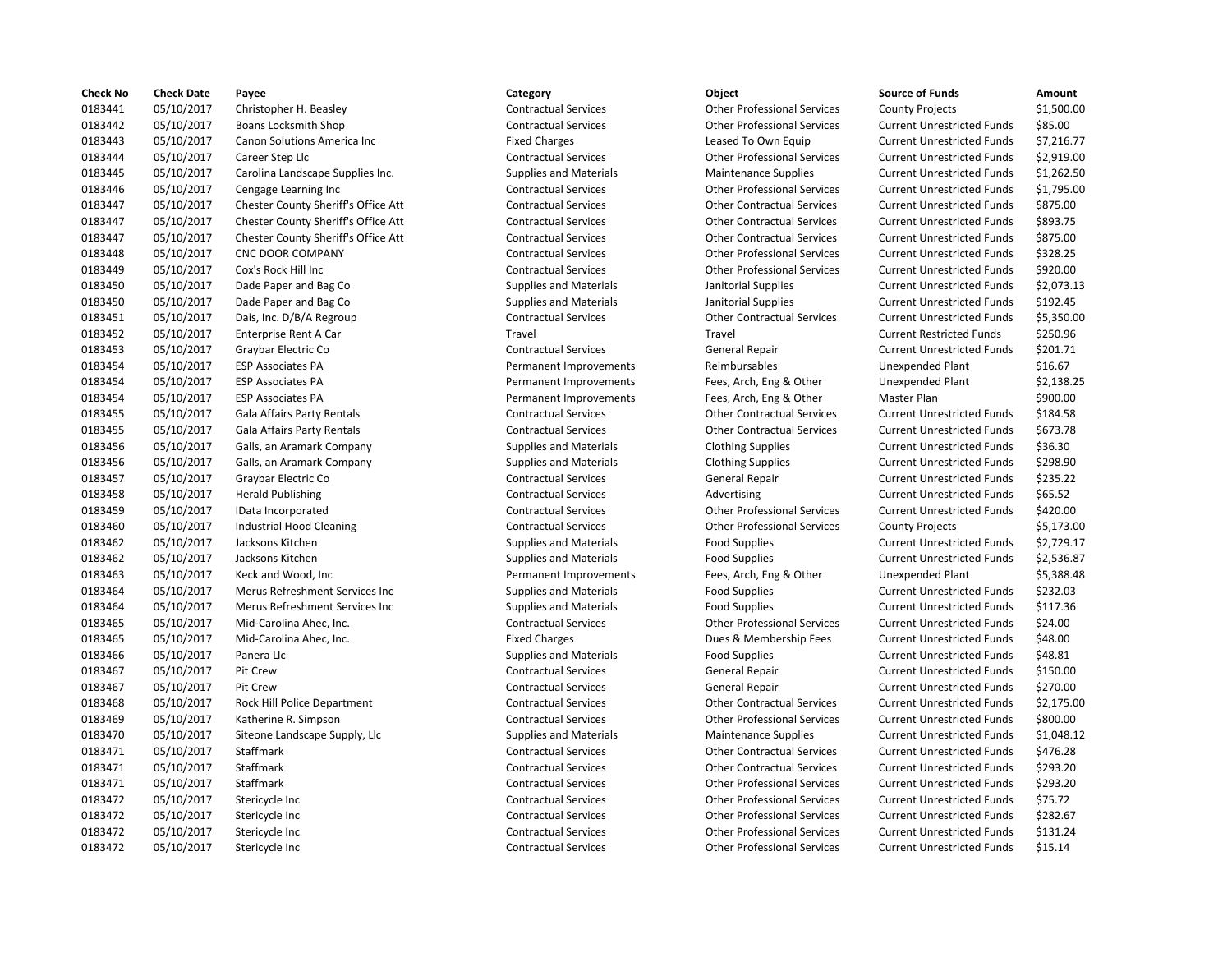| <b>Check No</b>    | <b>Check Date</b> | Payee                                          | Category                      | Object                                                     | <b>Source of Funds</b>            | Amount     |
|--------------------|-------------------|------------------------------------------------|-------------------------------|------------------------------------------------------------|-----------------------------------|------------|
| 0183473            | 05/10/2017        | U Save Auto Rental                             | Travel                        | Travel                                                     | <b>Current Unrestricted Funds</b> | \$49.38    |
| 0183473            | 05/10/2017        | U Save Auto Rental                             | Travel                        | Travel                                                     | <b>Current Unrestricted Funds</b> | \$127.09   |
| 0183473            | 05/10/2017        | U Save Auto Rental                             | Travel                        | Travel                                                     | <b>Current Unrestricted Funds</b> | \$137.70   |
| 0183473            | 05/10/2017        | U Save Auto Rental                             | Travel                        | Travel                                                     | <b>Current Unrestricted Funds</b> | \$72.01    |
| 0183473            | 05/10/2017        | U Save Auto Rental                             | Travel                        | Travel                                                     | <b>Current Unrestricted Funds</b> | \$49.90    |
| 0183473            | 05/10/2017        | U Save Auto Rental                             | Travel                        | Travel                                                     | <b>Current Unrestricted Funds</b> | \$172.24   |
| 0183473            | 05/10/2017        | U Save Auto Rental                             | Travel                        | Travel                                                     | <b>Current Unrestricted Funds</b> | \$57.44    |
| 0183473            | 05/10/2017        | U Save Auto Rental                             | Travel                        | Travel                                                     | <b>Current Unrestricted Funds</b> | \$118.20   |
| 0183473            | 05/10/2017        | U Save Auto Rental                             | Travel                        | Travel                                                     | <b>Current Unrestricted Funds</b> | \$99.51    |
| 0183473            | 05/10/2017        | U Save Auto Rental                             | Travel                        | Travel                                                     | <b>Current Unrestricted Funds</b> | \$51.51    |
| 0183473            | 05/10/2017        | U Save Auto Rental                             | Travel                        | Travel                                                     | <b>Current Unrestricted Funds</b> | \$49.64    |
| 0183473            | 05/10/2017        | U Save Auto Rental                             | Travel                        | Travel                                                     | <b>Current Unrestricted Funds</b> | \$220.79   |
| 0183473            | 05/10/2017        | U Save Auto Rental                             | Travel                        | Travel                                                     | <b>Current Unrestricted Funds</b> | \$49.40    |
| 0183473            | 05/10/2017        | U Save Auto Rental                             | Travel                        | Travel                                                     | <b>Current Unrestricted Funds</b> | \$82.01    |
| 0183474            | 05/10/2017        | United Refrigeration Inc                       | <b>Contractual Services</b>   | General Repair                                             | <b>Current Unrestricted Funds</b> | \$410.37   |
| 0183475            | 05/10/2017        | <b>United Rentals</b>                          | <b>Supplies and Materials</b> | <b>Education Supplies</b>                                  | <b>Current Restricted Funds</b>   | \$1,935.00 |
| 0183475            | 05/10/2017        | <b>United Rentals</b>                          | <b>Supplies and Materials</b> | <b>Education Supplies</b>                                  | <b>Current Restricted Funds</b>   | \$1,795.00 |
| 0183475            | 05/10/2017        | <b>United Rentals</b>                          | <b>Supplies and Materials</b> | <b>Education Supplies</b>                                  | <b>Current Restricted Funds</b>   | \$829.00   |
| 0183475            | 05/10/2017        | <b>United Rentals</b>                          | <b>Supplies and Materials</b> | <b>Education Supplies</b>                                  | <b>Current Restricted Funds</b>   | \$217.74   |
| 0183475            | 05/10/2017        | <b>United Rentals</b>                          | <b>Supplies and Materials</b> | <b>Education Supplies</b>                                  | <b>Current Restricted Funds</b>   | \$168.75   |
| 0183475            | 05/10/2017        | <b>United Rentals</b>                          | <b>Supplies and Materials</b> | <b>Education Supplies</b>                                  | <b>Current Restricted Funds</b>   | \$53.98    |
| 0183475            | 05/10/2017        | <b>United Rentals</b>                          | <b>Supplies and Materials</b> | <b>Education Supplies</b>                                  | <b>Current Restricted Funds</b>   | \$152.06   |
| 0183475            | 05/10/2017        | <b>United Rentals</b>                          | Supplies and Materials        | <b>Education Supplies</b>                                  | <b>Current Restricted Funds</b>   | \$37.98    |
| 0183475            | 05/10/2017        | <b>United Rentals</b>                          | <b>Supplies and Materials</b> | <b>Education Supplies</b>                                  | <b>Current Restricted Funds</b>   | \$116.53   |
| 0183475            | 05/10/2017        | <b>United Rentals</b>                          | <b>Supplies and Materials</b> | <b>Education Supplies</b>                                  | <b>Current Restricted Funds</b>   | \$49.95    |
| 0183475            | 05/10/2017        | <b>United Rentals</b>                          | <b>Supplies and Materials</b> | <b>Education Supplies</b>                                  | <b>Current Restricted Funds</b>   | \$374.95   |
| 0183475            | 05/10/2017        | <b>United Rentals</b>                          | <b>Supplies and Materials</b> | <b>Education Supplies</b>                                  | <b>Current Restricted Funds</b>   | \$230.40   |
| 0183476            | 05/10/2017        | <b>Waiter's Choice Catering</b>                | <b>Supplies and Materials</b> | <b>Food Supplies</b>                                       | <b>Current Unrestricted Funds</b> | \$72.58    |
| 0183476            | 05/10/2017        | <b>Waiter's Choice Catering</b>                | <b>Supplies and Materials</b> | <b>Food Supplies</b>                                       | <b>Current Unrestricted Funds</b> | \$86.64    |
| 0183476            | 05/10/2017        | <b>Waiter's Choice Catering</b>                | <b>Supplies and Materials</b> | <b>Food Supplies</b>                                       | <b>Current Unrestricted Funds</b> | \$338.46   |
| 0183476            | 05/10/2017        | <b>Waiter's Choice Catering</b>                | <b>Supplies and Materials</b> | <b>Food Supplies</b>                                       | <b>Current Unrestricted Funds</b> | \$956.46   |
| 0183477            | 05/10/2017        |                                                | <b>Supplies and Materials</b> |                                                            | <b>Current Unrestricted Funds</b> | \$513.47   |
| 0183477            | 05/10/2017        | <b>Wilson Nursery</b><br><b>Wilson Nursery</b> | <b>Supplies and Materials</b> | <b>Maintenance Supplies</b><br><b>Maintenance Supplies</b> | <b>Current Unrestricted Funds</b> | \$235.40   |
|                    |                   |                                                |                               |                                                            | <b>Current Unrestricted Funds</b> | \$732.70   |
| 0183478<br>0183479 | 05/10/2017        | Xerox Corporation                              | <b>Fixed Charges</b>          | Leased To Own Equip                                        |                                   |            |
|                    | 05/11/2017        | Sysco Food Services of Charlotte Ll            | Supplies and Materials        | <b>Food Supplies</b>                                       | <b>Current Unrestricted Funds</b> | \$1,223.77 |
| 0183479            | 05/11/2017        | Sysco Food Services of Charlotte Ll            | <b>Supplies and Materials</b> | <b>Food Supplies</b>                                       | <b>Current Unrestricted Funds</b> | \$1,570.47 |
| 0183479            | 05/11/2017        | Sysco Food Services of Charlotte Ll            | <b>Supplies and Materials</b> | <b>Food Supplies</b>                                       | <b>Current Unrestricted Funds</b> | \$1,565.04 |
| 0183479            | 05/11/2017        | Sysco Food Services of Charlotte Ll            | <b>Supplies and Materials</b> | <b>Food Supplies</b>                                       | <b>Current Unrestricted Funds</b> | \$1,068.33 |
| 0183480            | 05/11/2017        | U Save Auto Rental                             | <b>Contractual Services</b>   | General Repair                                             | <b>Current Unrestricted Funds</b> | \$200.00   |
| 0183481            | 05/11/2017        | <b>United Rentals</b>                          | <b>Fixed Charges</b>          | Rental Other                                               | <b>Current Unrestricted Funds</b> | \$441.75   |
| 0183482            | 05/11/2017        | David N. Gulley                                | <b>Contractual Services</b>   | <b>Other Professional Services</b>                         | Unexpended Plant                  | \$4,948.00 |
| 0183484            | 05/11/2017        | <b>Burns Chevrolet</b>                         | <b>Contractual Services</b>   | <b>General Repair</b>                                      | <b>Current Unrestricted Funds</b> | \$646.48   |
| 0183485            | 05/11/2017        | Cherry Tree, LLC                               | <b>Fixed Charges</b>          | Rent Non State                                             | <b>Current Unrestricted Funds</b> | \$8,532.50 |
| 0183486            | 05/11/2017        | Chester Metropolitan District                  | <b>Contractual Services</b>   | <b>Utilities</b>                                           | <b>Current Unrestricted Funds</b> | \$72.43    |
| 0183488            | 05/11/2017        | <b>Winthrop University</b>                     | <b>Current Liabilities</b>    | Bridge to WU                                               | <b>Current Unrestricted Funds</b> | \$9,450.00 |
| 0183489            | 05/11/2017        | York Technical College Foundation              | <b>Fixed Charges</b>          | Rent Non State                                             | <b>Current Unrestricted Funds</b> | \$1,666.66 |
| 0183489            | 05/11/2017        | <b>York Technical College Foundation</b>       | <b>Fixed Charges</b>          | <b>Rent Non State</b>                                      | <b>Current Unrestricted Funds</b> | \$1,607.53 |

# 0183473 05/10/2017 U Save Auto Rental Travel Travel Current Unrestricted Funds \$49.38 Travel **127.09** Travel Travel Current Unrestricted Funds \$127.09 Travel **12347 12347 12347 12347 12347 12347 12347 12347 12347 12347 12347 12347 12347 12347 12347 12347 12347 12347** Travel **12347 012347 012347 12347 12347 12347 12347 12347 12347 12347 12347 12347 12347 12347 12347 12347 12347 12347 12347 12347 12347 12347 12347 12347 12347 12347 12347 12347 12347 12347 12347 12347 12347 12347 12347 12** Travel **Travel Travel Current Unrestricted Funds** \$49.90 Travel **12347 12347 12347 12347 12347 12347 12347 12347 12347 12347 12347 12347 12347 12347 12347 12347 12347 12347 12347 12347 12347 12347 12347 12347 12347 12347 12347 12347 12347 12347 12347 12347 12347 12347 12347 1234** Travel **12347** Travel Travel Current Unrestricted Funds 557.44 Travel **Travel Travel Travel Current Unrestricted Funds** \$118.20 Travel **12347 12347 12347 12347 12347 12347 12347 12347 12347 12347 12347 12347 12347 12347 12347 12347 12347 12347 12347 12347 12347 12347 12347 12347 12347 12347 12347 12347 12347 12347 12347 12347 12347 12347 12347 1234** Travel **12347 012347 121847 Unrestricted Funds** 551.51 Travel **12347 0123 12347 U Save Auto Rental Travel Current Unrestricted Funds 549.64** Travel **12347** 12347 Travel Travel Travel Current Unrestricted Funds \$220.79 Travel **Travel Travel Travel Current Unrestricted Funds** \$49.40 Travel **12347** Travel Travel Current Unrestricted Funds \$82.01 Contractual Services **Contractual Services** General Repair **Current Unrestricted Funds** \$410.37 0183475 05/10/2017 United Rentals Supplies and Materials Education Supplies Current Restricted Funds \$829.00 0183475 05/10/2017 United Rentals Supplies and Materials Education Supplies Current Restricted Funds \$217.74 0183475 05/10/2017 United Rentals Supplies and Materials Education Supplies Current Restricted Funds \$168.75 0183475 05/10/2017 United Rentals Supplies and Materials Education Supplies Current Restricted Funds \$152.06 0183475 05/10/2017 United Rentals Supplies and Materials Education Supplies Current Restricted Funds \$37.98 0183475 05/10/2017 United Rentals Supplies and Materials Education Supplies Current Restricted Funds \$116.53 0183475 05/10/2017 United Rentals Supplies and Materials Education Supplies Current Restricted Funds \$374.95 0183475 05/10/2017 United Rentals Supplies and Materials Education Supplies Current Restricted Funds \$230.40 0183476 05/10/2017 Waiter's Choice Catering Supplies and Materials Food Supplies Current Unrestricted Funds \$72.58 Supplies and Materials **Choice Cater Concerned Supplies** Current Unrestricted Funds \$86.64 Supplies and Materials **Food Supplies Active Current Unrestricted Funds** \$338.46 Supplies and Materials **Food Supplies** Food Supplies Current Unrestricted Funds \$956.46 Supplies and Materials **Maintenance Supplies** Current Unrestricted Funds \$235.40 Fixed Charges The State Charges Leased To Own Equip Current Unrestricted Funds \$732.70 015 0117 017/2017 of Current Unrestricted Funds Supplies of Current Unrestricted Funds 51,223.77 015 0117 017/2017 of Current Unrestricted Funds 51,570.47 current Unrestricted Funds 51,570.47 orte Ll Supplies and Materials of Complies of Current Unrestricted Funds 51,565.04 015 011 1117 Supplies and Materials Current Unrestricted Funds Food Supplies Current Unrestricted Funds 51,068.33 Contractual Services **Contractual Contractual Services** General Repair Current Unrestricted Funds \$200.00 Fixed Charges The Rental Other Current Unrestricted Funds \$441.75 0183482 05/11/2017 David N. Gulley Contractual Services Other Professional Services Unexpended Plant \$4,948.00 Contractual Services **Contractual Services** General Repair **Current Unrestricted Funds** \$646.48 Fixed Charges Transmission of the Rent Non State Current Unrestricted Funds \$8,532.50 Contractual Services **Contractual Services** Utilities Current Unrestricted Funds \$72.43 0183488 05/11/2017 Winthrop University Current Liabilities Bridge to WU Current Unrestricted Funds \$9,450.00 ation **1288 1201 Tixed Charges** Foundation Foundation Rent Non State Current Unrestricted Funds 51,666.66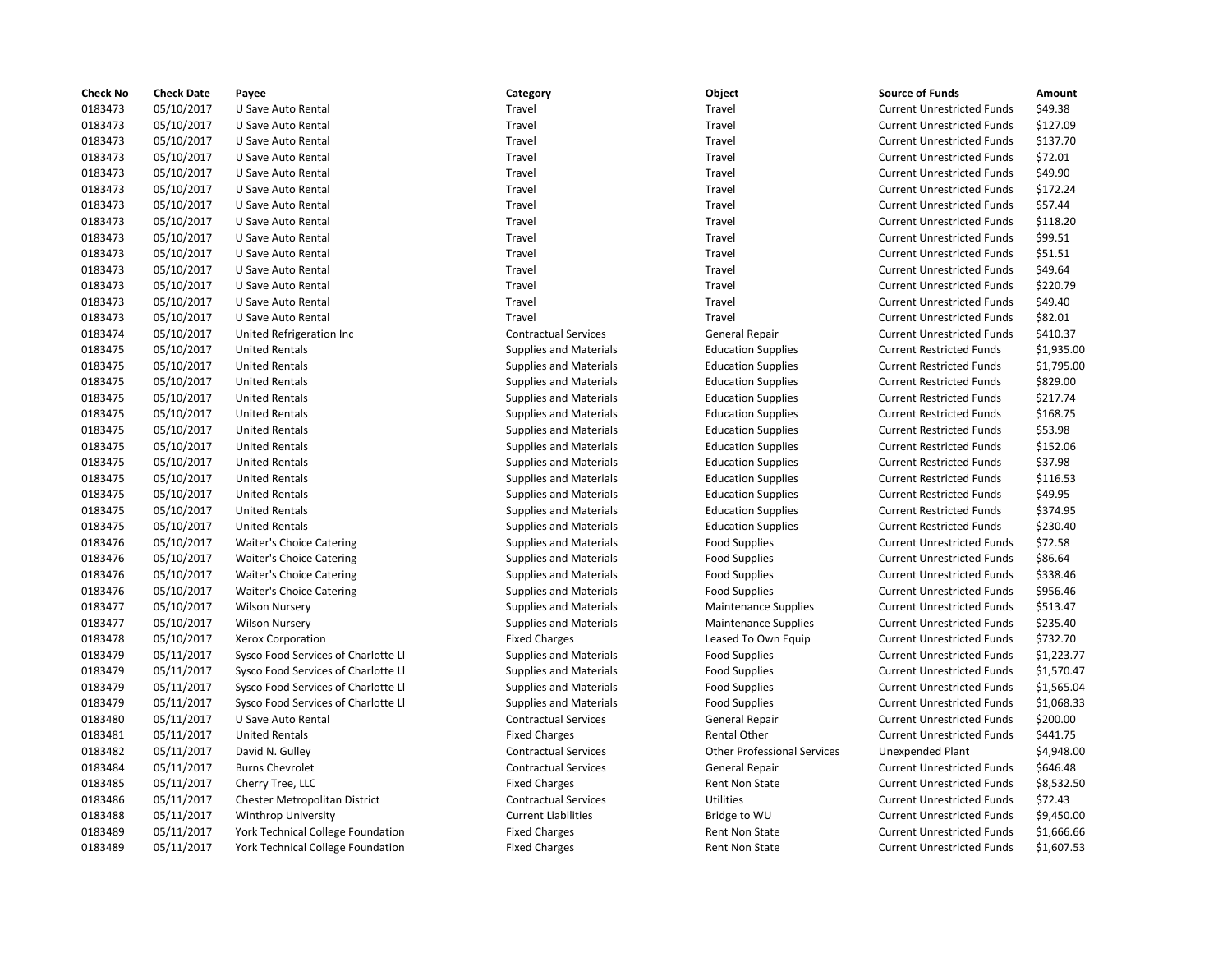| <b>Check No</b> | <b>Check Date</b> | Payee                                                  | Category                                            | Object                                                    | <b>Source of Funds</b>            | Amount    |
|-----------------|-------------------|--------------------------------------------------------|-----------------------------------------------------|-----------------------------------------------------------|-----------------------------------|-----------|
| 0183489         | 05/11/2017        | York Technical College Foundation                      | <b>Fixed Charges</b>                                | <b>Rent Non State</b>                                     | <b>Current Unrestricted Funds</b> | \$3,082.3 |
| 0183490         | 05/12/2017        | IData Incorporated                                     | <b>Contractual Services</b>                         | <b>Other Professional Services</b>                        | <b>Current Unrestricted Funds</b> | \$945.00  |
| 0183491         | 05/12/2017        | Aisha S. Haynes                                        | <b>Current Assets</b>                               | <b>Prepaid Expenses</b>                                   | <b>Current Unrestricted Funds</b> | \$750.00  |
| 0183493         | 05/15/2017        | Impact Print & Promo                                   | <b>Contractual Services</b>                         | Advertising                                               | <b>Current Unrestricted Funds</b> | \$995.00  |
| 0183493         | 05/15/2017        | Impact Print & Promo                                   | <b>Contractual Services</b>                         | Advertising                                               | <b>Current Unrestricted Funds</b> | \$50.00   |
| 0183493         | 05/15/2017        | Impact Print & Promo                                   | <b>Contractual Services</b>                         | Advertising                                               | <b>Current Unrestricted Funds</b> | \$143.87  |
| 0183493         | 05/15/2017        | Impact Print & Promo                                   | <b>Contractual Services</b>                         | Advertising                                               | <b>Current Unrestricted Funds</b> | \$690.00  |
| 0183493         | 05/15/2017        | Impact Print & Promo                                   | <b>Contractual Services</b>                         | Advertising                                               | <b>Current Unrestricted Funds</b> | \$40.00   |
| 0183493         | 05/15/2017        | Impact Print & Promo                                   | <b>Contractual Services</b>                         | Advertising                                               | <b>Current Unrestricted Funds</b> | \$35.00   |
| 0183493         | 05/15/2017        | Impact Print & Promo                                   | <b>Contractual Services</b>                         | Advertising                                               | <b>Current Unrestricted Funds</b> | \$237.00  |
| 0183493         | 05/15/2017        | Impact Print & Promo                                   | <b>Contractual Services</b>                         | Advertising                                               | <b>Current Unrestricted Funds</b> | \$40.00   |
| 0183493         | 05/15/2017        | Impact Print & Promo                                   | <b>Contractual Services</b>                         | Advertising                                               | <b>Current Unrestricted Funds</b> | \$25.00   |
| 0183493         | 05/15/2017        | Impact Print & Promo                                   | <b>Contractual Services</b>                         | Advertising                                               | <b>Current Unrestricted Funds</b> | \$247.50  |
| 0183493         | 05/15/2017        | Impact Print & Promo                                   | <b>Contractual Services</b>                         | Advertising                                               | <b>Current Unrestricted Funds</b> | \$40.00   |
| 0183493         | 05/15/2017        | Impact Print & Promo                                   | <b>Contractual Services</b>                         | Advertising                                               | <b>Current Unrestricted Funds</b> | \$20.00   |
| 0183495         | 05/16/2017        | Honey Baked Ham Company                                | <b>Supplies and Materials</b>                       | <b>Food Supplies</b>                                      | <b>Current Unrestricted Funds</b> | \$190.52  |
| 0183497         | 05/16/2017        | Linda F. Roach                                         | <b>Supplies and Materials</b>                       | <b>Food Supplies</b>                                      | <b>Current Unrestricted Funds</b> | \$35.00   |
| 0183498         | 05/16/2017        |                                                        | <b>Contractual Services</b>                         | <b>Other Professional Services</b>                        | <b>Current Unrestricted Funds</b> | \$2,500.0 |
| 0183500         |                   | The Rock Hill Sports Commission<br>S C Bar Association | <b>Contractual Services</b>                         | <b>Other Professional Services</b>                        |                                   | \$1,000.0 |
| 0183503         | 05/16/2017        |                                                        |                                                     |                                                           | <b>Current Unrestricted Funds</b> | \$120.00  |
|                 | 05/17/2017        | Amber M. Gallegos                                      | <b>Fixed Charges</b><br><b>Contractual Services</b> | Leased To Own Equip<br><b>Other Professional Services</b> | <b>Current Unrestricted Funds</b> | \$400.00  |
| 0183506         | 05/18/2017        | A Lasting Touch                                        |                                                     |                                                           | <b>Current Unrestricted Funds</b> |           |
| 0183506         | 05/18/2017        | A Lasting Touch                                        | <b>Contractual Services</b>                         | <b>Other Professional Services</b>                        | <b>Current Unrestricted Funds</b> | \$100.00  |
| 0183507         | 05/18/2017        | Act                                                    | <b>Contractual Services</b>                         | <b>Other Professional Services</b>                        | <b>Current Unrestricted Funds</b> | \$87.00   |
| 0183507         | 05/18/2017        | Act                                                    | <b>Contractual Services</b>                         | <b>Other Professional Services</b>                        | <b>Current Unrestricted Funds</b> | \$39.50   |
| 0183508         | 05/18/2017        | Ad Astra Information Systems Llc                       | <b>Contractual Services</b>                         | <b>Other Contractual Services</b>                         | <b>Current Unrestricted Funds</b> | \$10,000  |
| 0183509         | 05/18/2017        | Airgas Usa, Llc                                        | <b>Supplies and Materials</b>                       | <b>Education Supplies</b>                                 | <b>Current Unrestricted Funds</b> | \$49.30   |
| 0183509         | 05/18/2017        | Airgas Usa, Llc                                        | <b>Supplies and Materials</b>                       | <b>Education Supplies</b>                                 | <b>Current Unrestricted Funds</b> | \$1,494.0 |
| 0183509         | 05/18/2017        | Airgas Usa, Llc                                        | <b>Supplies and Materials</b>                       | <b>Education Supplies</b>                                 | <b>Current Unrestricted Funds</b> | \$850.00  |
| 0183510         | 05/18/2017        | Atlanta Dental Supply                                  | <b>Contractual Services</b>                         | <b>General Repair</b>                                     | <b>Current Unrestricted Funds</b> | \$223.16  |
| 0183511         | 05/18/2017        | <b>Blanchard Machinery Company</b>                     | <b>Contractual Services</b>                         | <b>Other Professional Services</b>                        | <b>Current Unrestricted Funds</b> | \$2,357.7 |
| 0183511         | 05/18/2017        | <b>Blanchard Machinery Company</b>                     | <b>Contractual Services</b>                         | <b>Other Professional Services</b>                        | <b>Current Unrestricted Funds</b> | \$1,137.5 |
| 0183511         | 05/18/2017        | <b>Blanchard Machinery Company</b>                     | <b>Contractual Services</b>                         | <b>Other Professional Services</b>                        | <b>Current Unrestricted Funds</b> | \$104.86  |
| 0183512         | 05/18/2017        | Caretaker Management Service Inc                       | <b>Contractual Services</b>                         | <b>Other Contractual Services</b>                         | <b>Current Unrestricted Funds</b> | \$1,205.0 |
| 0183513         | 05/18/2017        | Chef's Catering                                        | <b>Supplies and Materials</b>                       | <b>Food Supplies</b>                                      | <b>Current Unrestricted Funds</b> | \$485.50  |
| 0183513         | 05/18/2017        | Chef's Catering                                        | <b>Supplies and Materials</b>                       | <b>Food Supplies</b>                                      | <b>Current Unrestricted Funds</b> | \$148.84  |
| 0183514         | 05/18/2017        | Chester County Sheriff's Office Att                    | <b>Contractual Services</b>                         | <b>Other Contractual Services</b>                         | <b>Current Unrestricted Funds</b> | \$525.00  |
| 0183515         | 05/18/2017        | City Electric Accounts - Sc                            | Equipment                                           | Non Capitalized Equipment                                 | <b>Current Restricted Funds</b>   | \$4,037.0 |
| 0183515         | 05/18/2017        | City Electric Accounts - Sc                            | Equipment                                           | Non Capitalized Equipment                                 | <b>Current Restricted Funds</b>   | \$0.01    |
| 0183516         | 05/18/2017        | Clean Air America                                      | <b>Supplies and Materials</b>                       | <b>Education Supplies</b>                                 | <b>Current Unrestricted Funds</b> | \$279.00  |
| 0183516         | 05/18/2017        | Clean Air America                                      | Supplies and Materials                              | <b>Education Supplies</b>                                 | <b>Current Unrestricted Funds</b> | \$56.00   |
| 0183516         | 05/18/2017        | Clean Air America                                      | <b>Supplies and Materials</b>                       | <b>Education Supplies</b>                                 | <b>Current Unrestricted Funds</b> | \$20.00   |
| 0183516         | 05/18/2017        | Clean Air America                                      | Supplies and Materials                              | <b>Education Supplies</b>                                 | <b>Current Unrestricted Funds</b> | \$63.82   |
| 0183517         | 05/18/2017        | The Equipment Room                                     | <b>Supplies and Materials</b>                       | <b>Clothing Supplies</b>                                  | <b>Current Unrestricted Funds</b> | \$190.02  |
| 0183518         | 05/18/2017        | Corporation for a Skilled Workforce                    | <b>Fixed Charges</b>                                | Dues & Membership Fees                                    | <b>Current Unrestricted Funds</b> | \$1,800.0 |
| 0183519         | 05/18/2017        | Fortune Academy Inc                                    | <b>Contractual Services</b>                         | <b>Other Professional Services</b>                        | <b>Current Unrestricted Funds</b> | \$4,450.6 |
| 0183520         | 05/18/2017        | Galls, an Aramark Company                              | <b>Supplies and Materials</b>                       | <b>Clothing Supplies</b>                                  | <b>Current Unrestricted Funds</b> | \$413.93  |
| 0183521         | 05/18/2017        | <b>IDashboards</b>                                     | <b>Contractual Services</b>                         | <b>Other Contractual Services</b>                         | <b>Current Unrestricted Funds</b> | \$3,321.0 |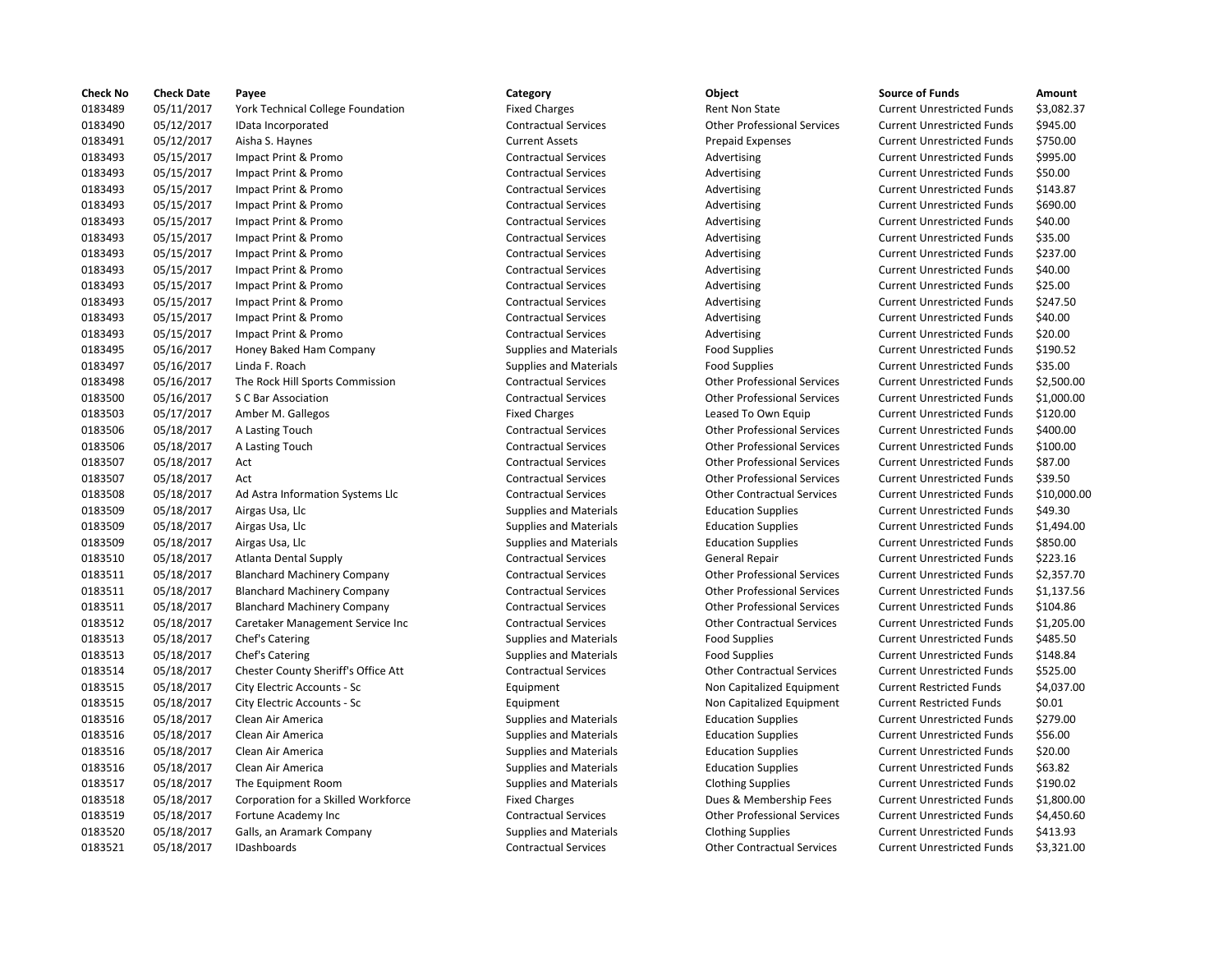| Check No | <b>Check Date</b> | Payee                               | Category                      | Object                             | <b>Source of Funds</b>            | Amount    |
|----------|-------------------|-------------------------------------|-------------------------------|------------------------------------|-----------------------------------|-----------|
| 0183522  | 05/18/2017        | Radco Construction Services Inc     | <b>Contractual Services</b>   | <b>Other Professional Services</b> | <b>Current Unrestricted Funds</b> | \$402.26  |
| 0183523  | 05/18/2017        | <b>Interstate Fleet Services</b>    | <b>Contractual Services</b>   | Motor Vehicle Repair               | <b>Current Unrestricted Funds</b> | \$650.95  |
| 0183523  | 05/18/2017        | Interstate Fleet Services           | <b>Contractual Services</b>   | Motor Vehicle Repair               | <b>Current Unrestricted Funds</b> | \$182.73  |
| 0183523  | 05/18/2017        | Interstate Fleet Services           | <b>Contractual Services</b>   | Motor Vehicle Repair               | <b>Current Unrestricted Funds</b> | \$134.36  |
| 0183523  | 05/18/2017        | <b>Interstate Fleet Services</b>    | <b>Contractual Services</b>   | Motor Vehicle Repair               | <b>Current Unrestricted Funds</b> | \$266.82  |
| 0183524  | 05/18/2017        | McAlister's Deli                    | <b>Supplies and Materials</b> | <b>Food Supplies</b>               | <b>Current Unrestricted Funds</b> | $$-7.09$  |
| 0183524  | 05/18/2017        | McAlister's Deli                    | <b>Supplies and Materials</b> | <b>Food Supplies</b>               | <b>Current Unrestricted Funds</b> | \$199.75  |
| 0183524  | 05/18/2017        | McAlister's Deli                    | <b>Supplies and Materials</b> | <b>Food Supplies</b>               | <b>Current Unrestricted Funds</b> | \$12.50   |
| 0183525  | 05/18/2017        | McWaters Inc                        | <b>Supplies and Materials</b> | <b>Education Supplies</b>          | <b>Current Unrestricted Funds</b> | \$6,853.5 |
| 0183526  | 05/18/2017        | Our Three Sons Broadcasting         | <b>Contractual Services</b>   | Advertising                        | <b>Current Unrestricted Funds</b> | \$799.00  |
| 0183527  | 05/18/2017        | P B Appleton Customer Care Serv     | <b>Supplies and Materials</b> | Postage                            | <b>Current Unrestricted Funds</b> | \$160.50  |
| 0183528  | 05/18/2017        | Praxair Distribution Inc            | <b>Supplies and Materials</b> | <b>Education Supplies</b>          | <b>Current Unrestricted Funds</b> | \$579.09  |
| 0183528  | 05/18/2017        | <b>Praxair Distribution Inc.</b>    | <b>Supplies and Materials</b> | <b>Education Supplies</b>          | <b>Current Unrestricted Funds</b> | \$254.01  |
| 0183528  | 05/18/2017        | Praxair Distribution Inc            | <b>Supplies and Materials</b> | <b>Education Supplies</b>          | <b>Current Unrestricted Funds</b> | \$210.89  |
| 0183529  | 05/18/2017        | Quick Fuel                          | <b>Supplies and Materials</b> | Fuel                               | <b>Current Unrestricted Funds</b> | \$967.43  |
| 0183530  | 05/18/2017        | Radco Construction Services Inc     | <b>Contractual Services</b>   | <b>Other Professional Services</b> | <b>Current Unrestricted Funds</b> | \$1,550.0 |
| 0183531  | 05/18/2017        | Rci of Sc Inc                       | <b>Contractual Services</b>   | <b>Other Professional Services</b> | <b>Current Unrestricted Funds</b> | \$365.00  |
| 0183531  | 05/18/2017        | Rci of Sc Inc                       | <b>Contractual Services</b>   | <b>Other Professional Services</b> | <b>Current Unrestricted Funds</b> | \$52.80   |
| 0183532  | 05/18/2017        | Record Storage Systems              | <b>Contractual Services</b>   | Data Processing Serv               | <b>Current Unrestricted Funds</b> | \$148.94  |
| 0183533  | 05/18/2017        | Snipes                              | <b>Supplies and Materials</b> | Janitorial Supplies                | <b>Current Unrestricted Funds</b> | \$34.20   |
| 0183534  | 05/18/2017        | Staffmark                           | <b>Contractual Services</b>   | <b>Other Contractual Services</b>  | <b>Current Unrestricted Funds</b> | \$293.20  |
| 0183535  | 05/18/2017        | Stericycle Inc                      | <b>Contractual Services</b>   | <b>Other Professional Services</b> | <b>Current Unrestricted Funds</b> | \$75.72   |
| 0183535  | 05/18/2017        | Stericycle Inc                      | <b>Contractual Services</b>   | <b>Other Professional Services</b> | <b>Current Unrestricted Funds</b> | \$282.67  |
| 0183535  | 05/18/2017        | Stericycle Inc                      | <b>Contractual Services</b>   | <b>Other Professional Services</b> | <b>Current Unrestricted Funds</b> | \$131.24  |
| 0183535  | 05/18/2017        | Stericycle Inc                      | <b>Contractual Services</b>   | <b>Other Professional Services</b> | <b>Current Unrestricted Funds</b> | \$15.14   |
|          |                   |                                     |                               |                                    |                                   | \$385.00  |
| 0183536  | 05/18/2017        | <b>TG&amp;R Landscape Group</b>     | <b>Contractual Services</b>   | <b>General Repair</b>              | <b>Current Unrestricted Funds</b> |           |
| 0183537  | 05/18/2017        | <b>Unifirst Corporation</b>         | <b>Contractual Services</b>   | <b>Other Professional Services</b> | <b>Current Unrestricted Funds</b> | \$105.50  |
| 0183537  | 05/18/2017        | <b>Unifirst Corporation</b>         | <b>Contractual Services</b>   | <b>Other Professional Services</b> | <b>Current Unrestricted Funds</b> | \$105.46  |
| 0183538  | 05/18/2017        | Waste Management of the Carolinas   | <b>Contractual Services</b>   | <b>Utilities</b>                   | <b>Current Unrestricted Funds</b> | \$294.60  |
| 0183539  | 05/18/2017        | <b>World Design Marketing</b>       | <b>Contractual Services</b>   | <b>Other Professional Services</b> | <b>Current Unrestricted Funds</b> | \$1,200.0 |
| 0183539  | 05/18/2017        | <b>World Design Marketing</b>       | <b>Contractual Services</b>   | <b>Other Professional Services</b> | <b>Current Unrestricted Funds</b> | \$3,600.0 |
| 0183566  | 05/19/2017        | <b>Adaptivity Development LLC</b>   | <b>Contractual Services</b>   | <b>Other Professional Services</b> | <b>Current Unrestricted Funds</b> | \$200.00  |
| 0183567  | 05/19/2017        | <b>Clarke Allen Events</b>          | <b>Contractual Services</b>   | <b>Other Professional Services</b> | <b>Current Unrestricted Funds</b> | \$200.00  |
| 0183568  | 05/19/2017        | Glenda C. Doles                     | <b>Contractual Services</b>   | <b>Other Professional Services</b> | <b>Current Unrestricted Funds</b> | \$200.00  |
| 0183569  | 05/19/2017        | Sharper Development Solutions, Inc. | <b>Contractual Services</b>   | <b>Other Professional Services</b> | <b>Current Unrestricted Funds</b> | \$200.00  |
| 0183570  | 05/19/2017        | The Weathers Group                  | <b>Contractual Services</b>   | <b>Other Professional Services</b> | <b>Current Unrestricted Funds</b> | \$200.00  |
| 0183571  | 05/22/2017        | <b>Bank of America</b>              | <b>Current Liabilities</b>    | A/P Bank of America                | <b>Current Unrestricted Funds</b> | \$215,20  |
| 0183573  | 05/23/2017        | Sc Department of Motor Vehicles     | <b>Fixed Charges</b>          | Dues & Membership Fees             | <b>Current Unrestricted Funds</b> | \$90.00   |
| 0183574  | 05/24/2017        | Mid-Carolina Ahec, Inc.             | <b>Contractual Services</b>   | <b>Other Professional Services</b> | <b>Current Unrestricted Funds</b> | \$24.00   |
| 0183575  | 05/24/2017        | 4IMPRINT                            | <b>Contractual Services</b>   | Printing                           | <b>Current Unrestricted Funds</b> | \$1,576.0 |
| 0183575  | 05/24/2017        | 4IMPRINT                            | <b>Contractual Services</b>   | Printing                           | <b>Current Unrestricted Funds</b> | \$83.76   |
| 0183576  | 05/24/2017        | Ameripride Services Inc             | <b>Supplies and Materials</b> | <b>Major Supplies</b>              | <b>Current Unrestricted Funds</b> | \$299.03  |
| 0183577  | 05/24/2017        | Anderson Stamp and Engraving        | <b>Supplies and Materials</b> | <b>Other Supplies</b>              | <b>Current Unrestricted Funds</b> | \$42.82   |
| 0183578  | 05/24/2017        | <b>Bridge Interpreting Service</b>  | <b>Contractual Services</b>   | <b>Other Professional Services</b> | <b>Current Unrestricted Funds</b> | \$5,435.0 |
| 0183579  | 05/24/2017        | Burgess Sales & Supply              | <b>Contractual Services</b>   | <b>General Repair</b>              | <b>Current Unrestricted Funds</b> | \$101.13  |
| 0183579  | 05/24/2017        | <b>Burgess Sales &amp; Supply</b>   | <b>Contractual Services</b>   | General Repair                     | <b>Current Unrestricted Funds</b> | \$195.81  |
| 0183580  | 05/24/2017        | Canon Solutions America Inc         | <b>Fixed Charges</b>          | Rental Other                       | <b>Current Unrestricted Funds</b> | \$84.28   |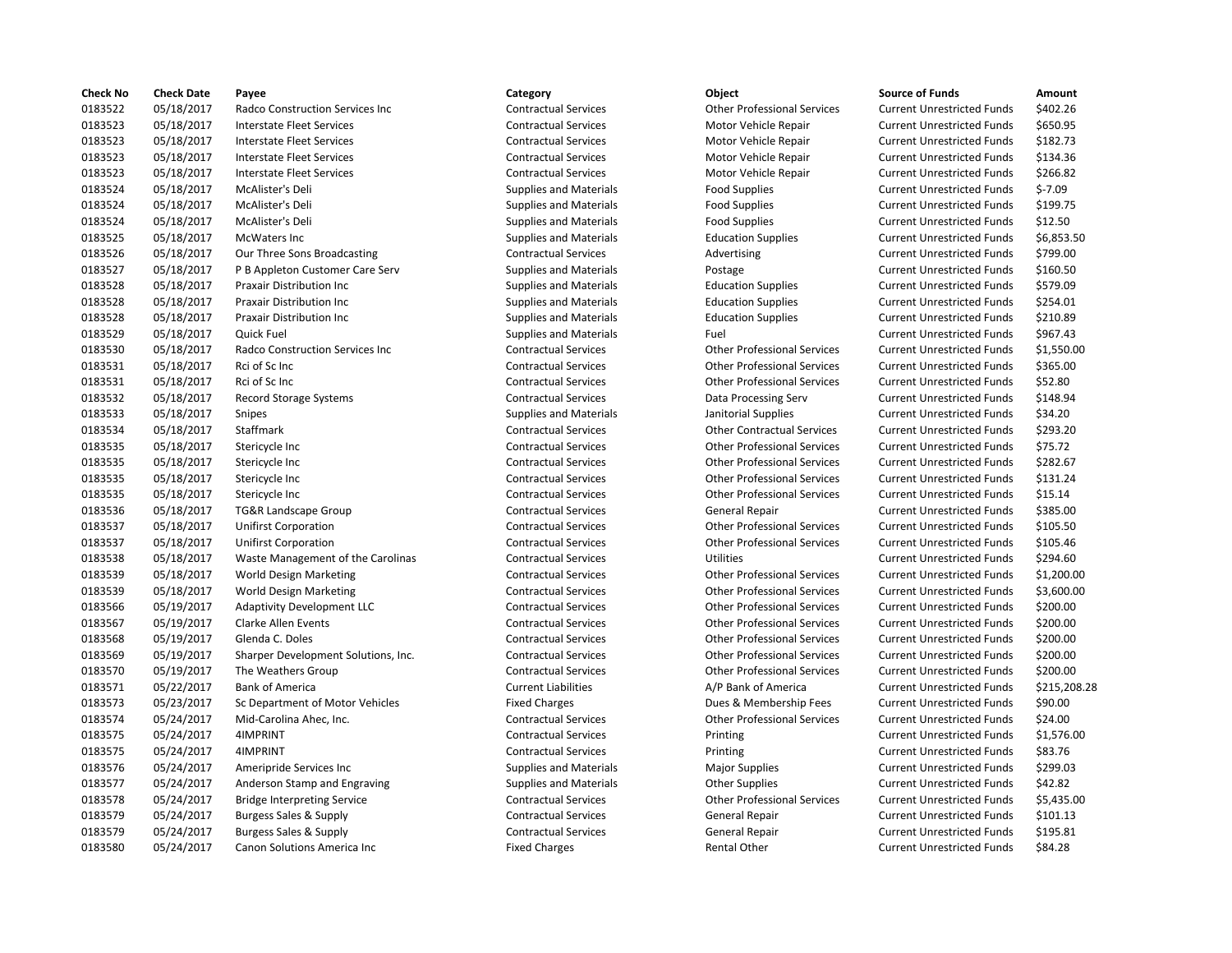| <b>Check No</b> | <b>Check Date</b> | Payee                                      | Category                      | Object                             | <b>Source of Funds</b>            | Amount     |
|-----------------|-------------------|--------------------------------------------|-------------------------------|------------------------------------|-----------------------------------|------------|
| 0183581         | 05/24/2017        | Caretaker Management Service Inc           | <b>Contractual Services</b>   | <b>Other Professional Services</b> | <b>Current Unrestricted Funds</b> | \$450.00   |
| 0183582         | 05/24/2017        | Carolina Couriers, LLC                     | <b>Contractual Services</b>   | <b>Other Contractual Services</b>  | <b>Current Unrestricted Funds</b> | \$700.00   |
| 0183583         | 05/24/2017        | Carolina Elevator Service Inc              | <b>Contractual Services</b>   | <b>Other Contractual Services</b>  | <b>Current Unrestricted Funds</b> | \$395.00   |
| 0183584         | 05/24/2017        | Carolina Golf Cars                         | <b>Contractual Services</b>   | General Repair                     | <b>Current Unrestricted Funds</b> | \$1,645.31 |
| 0183584         | 05/24/2017        | Carolina Golf Cars                         | <b>Contractual Services</b>   | General Repair                     | <b>Current Unrestricted Funds</b> | \$765.80   |
| 0183585         | 05/24/2017        | Chef's Catering                            | <b>Supplies and Materials</b> | <b>Food Supplies</b>               | <b>Current Unrestricted Funds</b> | \$966.38   |
| 0183585         | 05/24/2017        | Chef's Catering                            | <b>Supplies and Materials</b> | <b>Food Supplies</b>               | <b>Current Unrestricted Funds</b> | \$529.00   |
| 0183586         | 05/24/2017        | Cox's Rock Hill Inc                        | <b>Contractual Services</b>   | <b>Other Professional Services</b> | <b>Current Unrestricted Funds</b> | \$375.00   |
| 0183587         | 05/24/2017        | Dade Paper and Bag Co                      | Supplies and Materials        | Janitorial Supplies                | <b>Current Unrestricted Funds</b> | \$2,993.49 |
| 0183588         | 05/24/2017        | Data Network Solutions Inc                 | <b>Contractual Services</b>   | <b>Other Contractual Services</b>  | <b>Current Unrestricted Funds</b> | \$625.00   |
| 0183589         | 05/24/2017        | Ellucian Inc                               | <b>Contractual Services</b>   | <b>Other Professional Services</b> | <b>Current Unrestricted Funds</b> | \$319.50   |
| 0183590         | 05/24/2017        | The Equipment Room                         | <b>Supplies and Materials</b> | <b>Clothing Supplies</b>           | <b>Current Unrestricted Funds</b> | \$149.04   |
| 0183591         | 05/24/2017        | Gala Affairs Party Rentals                 | <b>Contractual Services</b>   | <b>Other Contractual Services</b>  | <b>Current Unrestricted Funds</b> | \$622.74   |
| 0183592         | 05/24/2017        | Graybar Electric Co                        | <b>Contractual Services</b>   | <b>General Repair</b>              | <b>Current Unrestricted Funds</b> | \$129.34   |
| 0183592         | 05/24/2017        | Graybar Electric Co                        | <b>Contractual Services</b>   | General Repair                     | <b>Current Unrestricted Funds</b> | \$235.40   |
| 0183592         | 05/24/2017        | Graybar Electric Co                        | <b>Contractual Services</b>   | General Repair                     | Current Unrestricted Funds        | \$17.44    |
| 0183593         | 05/24/2017        | <b>Herald Publishing</b>                   | <b>Contractual Services</b>   | Advertising                        | <b>Current Unrestricted Funds</b> | \$18.72    |
| 0183593         | 05/24/2017        | <b>Herald Publishing</b>                   | <b>Contractual Services</b>   | Advertising                        | <b>Current Unrestricted Funds</b> | \$0.00     |
| 0183594         | 05/24/2017        | The Honey Baked Ham Co #1543               | <b>Supplies and Materials</b> | <b>Food Supplies</b>               | <b>Current Unrestricted Funds</b> | \$88.92    |
| 0183594         | 05/24/2017        | The Honey Baked Ham Co #1543               | <b>Supplies and Materials</b> | <b>Food Supplies</b>               | <b>Current Unrestricted Funds</b> | \$59.85    |
| 0183594         | 05/24/2017        | The Honey Baked Ham Co #1543               | <b>Supplies and Materials</b> | <b>Food Supplies</b>               | <b>Current Unrestricted Funds</b> | \$41.40    |
| 0183594         | 05/24/2017        | The Honey Baked Ham Co #1543               | <b>Supplies and Materials</b> | <b>Food Supplies</b>               | <b>Current Unrestricted Funds</b> | \$56.70    |
| 0183594         | 05/24/2017        | The Honey Baked Ham Co #1543               | <b>Supplies and Materials</b> | <b>Food Supplies</b>               | <b>Current Unrestricted Funds</b> | \$175.50   |
| 0183594         | 05/24/2017        | The Honey Baked Ham Co #1543               | Supplies and Materials        | <b>Food Supplies</b>               | <b>Current Unrestricted Funds</b> | \$65.92    |
| 0183594         | 05/24/2017        | The Honey Baked Ham Co #1543               |                               | <b>Food Supplies</b>               | <b>Current Unrestricted Funds</b> | \$56.70    |
|                 |                   |                                            | <b>Supplies and Materials</b> |                                    |                                   | \$293.62   |
| 0183594         | 05/24/2017        | The Honey Baked Ham Co #1543               | <b>Supplies and Materials</b> | <b>Food Supplies</b>               | <b>Current Unrestricted Funds</b> |            |
| 0183595         | 05/24/2017        | <b>Interior Plantscapes Llc</b>            | <b>Contractual Services</b>   | <b>Other Professional Services</b> | <b>Current Unrestricted Funds</b> | \$305.00   |
| 0183596         | 05/24/2017        | Lancaster News                             | <b>Contractual Services</b>   | Advertising                        | <b>Current Unrestricted Funds</b> | \$1,399.94 |
| 0183597         | 05/24/2017        | ManagedPrint Inc                           | <b>Contractual Services</b>   | Printing                           | <b>Current Unrestricted Funds</b> | \$1,647.24 |
| 0183598         | 05/24/2017        | <b>Manufacturing Skill Standards Counc</b> | <b>Contractual Services</b>   | <b>Other Professional Services</b> | <b>Current Unrestricted Funds</b> | \$43.00    |
| 0183599         | 05/24/2017        | <b>Melanie Rowe Catering</b>               | <b>Supplies and Materials</b> | <b>Food Supplies</b>               | <b>Current Unrestricted Funds</b> | \$691.65   |
| 0183599         | 05/24/2017        | <b>Melanie Rowe Catering</b>               | <b>Supplies and Materials</b> | <b>Food Supplies</b>               | <b>Current Unrestricted Funds</b> | \$1,326.40 |
| 0183600         | 05/24/2017        | Merus Refreshment Services Inc             | <b>Supplies and Materials</b> | <b>Food Supplies</b>               | <b>Current Unrestricted Funds</b> | \$234.47   |
| 0183601         | 05/24/2017        | Mid-Carolina Ahec, Inc.                    | <b>Contractual Services</b>   | <b>Other Professional Services</b> | <b>Current Unrestricted Funds</b> | \$175.00   |
| 0183601         | 05/24/2017        | Mid-Carolina Ahec, Inc.                    | <b>Contractual Services</b>   | <b>Other Professional Services</b> | <b>Current Unrestricted Funds</b> | \$68.00    |
| 0183601         | 05/24/2017        | Mid-Carolina Ahec, Inc.                    | <b>Contractual Services</b>   | <b>Other Professional Services</b> | <b>Current Unrestricted Funds</b> | \$32.00    |
| 0183602         | 05/24/2017        | Ontario Investments, Inc.                  | <b>Fixed Charges</b>          | Rental Data Processing Equip       | <b>Current Unrestricted Funds</b> | \$0.01     |
| 0183602         | 05/24/2017        | Ontario Investments, Inc.                  | <b>Fixed Charges</b>          | Rental Data Processing Equip       | <b>Current Unrestricted Funds</b> | \$11,686.1 |
| 0183602         | 05/24/2017        | Ontario Investments, Inc.                  | <b>Fixed Charges</b>          | Rental Data Processing Equip       | <b>Current Unrestricted Funds</b> | \$888.35   |
| 0183602         | 05/24/2017        | Ontario Investments, Inc.                  | <b>Fixed Charges</b>          | Leased To Own Equip                | <b>Current Unrestricted Funds</b> | \$1,730.13 |
| 0183602         | 05/24/2017        | Ontario Investments, Inc.                  | <b>Fixed Charges</b>          | Rental Data Processing Equip       | <b>Current Unrestricted Funds</b> | \$5,008.34 |
| 0183602         | 05/24/2017        | Ontario Investments, Inc.                  | <b>Fixed Charges</b>          | Rental Data Processing Equip       | <b>Current Unrestricted Funds</b> | \$380.72   |
| 0183603         | 05/24/2017        | Praxair Distribution Inc                   | <b>Supplies and Materials</b> | <b>Education Supplies</b>          | <b>Current Unrestricted Funds</b> | \$65.73    |
| 0183603         | 05/24/2017        | Praxair Distribution Inc                   | <b>Supplies and Materials</b> | <b>Education Supplies</b>          | <b>Current Unrestricted Funds</b> | \$393.42   |
| 0183604         | 05/24/2017        | ReadSpeaker, LLC                           | <b>Contractual Services</b>   | <b>Other Professional Services</b> | <b>Current Unrestricted Funds</b> | \$4,200.00 |
| 0183605         | 05/24/2017        | Rhodes Glass Company, Inc.                 | <b>Contractual Services</b>   | <b>Other Professional Services</b> | <b>County Projects</b>            | \$2,790.00 |
| 0183605         | 05/24/2017        | Rhodes Glass Company, Inc.                 | <b>Contractual Services</b>   | <b>Other Professional Services</b> | <b>County Projects</b>            | \$3,780.00 |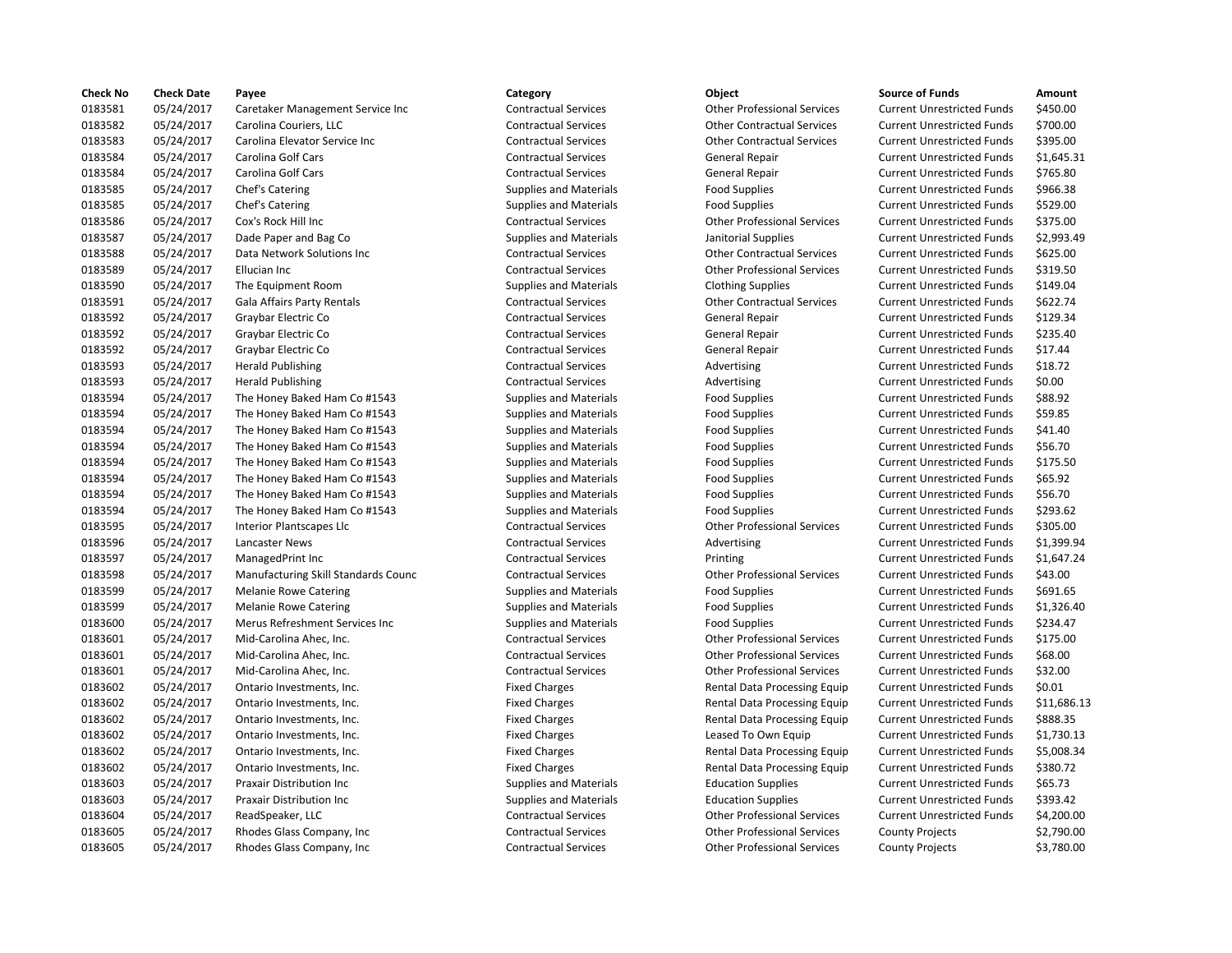| <b>Check No</b> | <b>Check Date</b> | Payee                              | Category                      | Object                               | <b>Source of Funds</b>            | Amount    |
|-----------------|-------------------|------------------------------------|-------------------------------|--------------------------------------|-----------------------------------|-----------|
| 0183606         | 05/24/2017        | <b>SCMEP</b>                       | <b>Contractual Services</b>   | <b>Other Professional Services</b>   | <b>Current Unrestricted Funds</b> | \$3,200.0 |
| 0183606         | 05/24/2017        | <b>SCMEP</b>                       | <b>Contractual Services</b>   | <b>Other Professional Services</b>   | <b>Current Unrestricted Funds</b> | \$3,200.0 |
| 0183607         | 05/24/2017        | Snipes                             | <b>Supplies and Materials</b> | Janitorial Supplies                  | <b>Current Unrestricted Funds</b> | \$87.91   |
| 0183608         | 05/24/2017        | Sourceone Healthcare               | <b>Supplies and Materials</b> | Medical & Lab Supplies               | <b>Current Unrestricted Funds</b> | \$133.35  |
| 0183609         | 05/24/2017        | Staffmark                          | <b>Contractual Services</b>   | <b>Other Contractual Services</b>    | <b>Current Unrestricted Funds</b> | \$522.59  |
| 0183609         | 05/24/2017        | Staffmark                          | <b>Contractual Services</b>   | <b>Other Contractual Services</b>    | <b>Current Unrestricted Funds</b> | \$522.59  |
| 0183609         | 05/24/2017        | Staffmark                          | <b>Contractual Services</b>   | <b>Other Contractual Services</b>    | <b>Current Unrestricted Funds</b> | \$522.59  |
| 0183609         | 05/24/2017        | Staffmark                          | <b>Contractual Services</b>   | <b>Other Professional Services</b>   | <b>Current Unrestricted Funds</b> | \$293.20  |
| 0183609         | 05/24/2017        | Staffmark                          | <b>Contractual Services</b>   | <b>Other Contractual Services</b>    | <b>Current Unrestricted Funds</b> | \$234.56  |
| 0183609         | 05/24/2017        | Staffmark                          | <b>Contractual Services</b>   | <b>Other Professional Services</b>   | <b>Current Unrestricted Funds</b> | \$234.56  |
| 0183609         | 05/24/2017        | Staffmark                          | <b>Contractual Services</b>   | <b>Other Professional Services</b>   | <b>Current Unrestricted Funds</b> | \$293.20  |
| 0183609         | 05/24/2017        | Staffmark                          | <b>Contractual Services</b>   | <b>Other Contractual Services</b>    | <b>Current Unrestricted Funds</b> | \$293.20  |
| 0183609         | 05/24/2017        | Staffmark                          | <b>Contractual Services</b>   | <b>Other Contractual Services</b>    | <b>Current Unrestricted Funds</b> | \$293.20  |
| 0183610         | 05/24/2017        | <b>State Line Lighting</b>         | <b>Contractual Services</b>   | General Repair                       | <b>Current Unrestricted Funds</b> | \$469.80  |
| 0183610         | 05/24/2017        | <b>State Line Lighting</b>         | <b>Contractual Services</b>   | General Repair                       | <b>Current Unrestricted Funds</b> | \$35.00   |
| 0183611         | 05/24/2017        | Terminix Service Inc               | <b>Contractual Services</b>   | <b>Other Contractual Services</b>    | <b>Current Unrestricted Funds</b> | \$55.00   |
| 0183611         | 05/24/2017        | Terminix Service Inc               | <b>Contractual Services</b>   | <b>Other Contractual Services</b>    | <b>Current Unrestricted Funds</b> | \$90.00   |
| 0183612         | 05/24/2017        | Time Warner Cable Media Inc.       | <b>Contractual Services</b>   | Advertising                          | <b>Current Unrestricted Funds</b> | \$3,277.5 |
| 0183613         | 05/24/2017        | Unified Av Systems                 | <b>Contractual Services</b>   | <b>Other Professional Services</b>   | <b>Current Unrestricted Funds</b> | \$264.00  |
| 0183614         | 05/24/2017        | United Refrigeration Inc           | <b>Contractual Services</b>   | General Repair                       | <b>Current Unrestricted Funds</b> | \$286.44  |
| 0183615         | 05/24/2017        | Vendable Systems Inc               | <b>Supplies and Materials</b> | <b>Food Supplies</b>                 | <b>Current Unrestricted Funds</b> | \$70.56   |
| 0183616         | 05/24/2017        | <b>Waiter's Choice Catering</b>    | <b>Supplies and Materials</b> | <b>Food Supplies</b>                 | <b>Current Unrestricted Funds</b> | \$538.23  |
| 0183616         | 05/24/2017        | <b>Waiter's Choice Catering</b>    | Supplies and Materials        | <b>Food Supplies</b>                 | <b>Current Unrestricted Funds</b> | \$456.73  |
| 0183616         | 05/24/2017        | <b>Waiter's Choice Catering</b>    | <b>Supplies and Materials</b> | <b>Food Supplies</b>                 | <b>Current Unrestricted Funds</b> | \$713.46  |
| 0183616         | 05/24/2017        | <b>Waiter's Choice Catering</b>    | <b>Supplies and Materials</b> | <b>Food Supplies</b>                 | <b>Current Unrestricted Funds</b> | \$716.46  |
| 0183616         | 05/24/2017        | <b>Waiter's Choice Catering</b>    | <b>Supplies and Materials</b> | <b>Food Supplies</b>                 | <b>Current Unrestricted Funds</b> | \$338.46  |
| 0183616         | 05/24/2017        | Waiter's Choice Catering           | <b>Supplies and Materials</b> | <b>Food Supplies</b>                 | <b>Current Unrestricted Funds</b> | \$956.46  |
| 0183616         | 05/24/2017        | Waiter's Choice Catering           | <b>Supplies and Materials</b> | <b>Food Supplies</b>                 | <b>Current Unrestricted Funds</b> | \$956.46  |
| 0183616         | 05/24/2017        | Waiter's Choice Catering           | <b>Supplies and Materials</b> | <b>Food Supplies</b>                 | <b>Current Unrestricted Funds</b> | \$956.46  |
| 0183616         | 05/24/2017        | <b>Waiter's Choice Catering</b>    | <b>Supplies and Materials</b> | <b>Food Supplies</b>                 | <b>Current Unrestricted Funds</b> | \$338.46  |
| 0183616         | 05/24/2017        | <b>Waiter's Choice Catering</b>    | <b>Supplies and Materials</b> | <b>Food Supplies</b>                 | <b>Current Unrestricted Funds</b> | \$338.46  |
| 0183616         | 05/24/2017        | <b>Waiter's Choice Catering</b>    | <b>Supplies and Materials</b> | <b>Food Supplies</b>                 | <b>Current Unrestricted Funds</b> | \$713.46  |
| 0183616         | 05/24/2017        | <b>Waiter's Choice Catering</b>    | <b>Supplies and Materials</b> | <b>Food Supplies</b>                 | <b>Current Unrestricted Funds</b> | \$338.46  |
| 0183616         | 05/24/2017        | <b>Waiter's Choice Catering</b>    | Supplies and Materials        | <b>Food Supplies</b>                 | <b>Current Unrestricted Funds</b> | \$956.46  |
| 0183616         | 05/24/2017        | Waiter's Choice Catering           | Supplies and Materials        | <b>Food Supplies</b>                 | <b>Current Unrestricted Funds</b> | \$338.46  |
| 0183616         | 05/24/2017        | <b>Waiter's Choice Catering</b>    | <b>Supplies and Materials</b> | <b>Food Supplies</b>                 | <b>Current Unrestricted Funds</b> | \$1,028.4 |
| 0183616         | 05/24/2017        | Waiter's Choice Catering           | <b>Supplies and Materials</b> | <b>Food Supplies</b>                 | <b>Current Unrestricted Funds</b> | \$104.55  |
| 0183616         | 05/24/2017        | Waiter's Choice Catering           | <b>Supplies and Materials</b> | <b>Food Supplies</b>                 | <b>Current Unrestricted Funds</b> | \$956.46  |
| 0183617         | 05/24/2017        | <b>Xerox Corporation</b>           | <b>Fixed Charges</b>          | Leased To Own Equip                  | <b>Current Unrestricted Funds</b> | \$582.89  |
| 0183617         | 05/24/2017        | Xerox Corporation                  | <b>Fixed Charges</b>          | Leased To Own Equip                  | <b>Current Unrestricted Funds</b> | \$732.70  |
| 0183618         | 05/24/2017        | Youvisit Llc                       | <b>Contractual Services</b>   | <b>Other Professional Services</b>   | <b>Current Unrestricted Funds</b> | \$1,403.0 |
| 0183621         | 05/24/2017        | New Horizons CLC of South Carolina | <b>Contractual Services</b>   | <b>Education &amp; Training Serv</b> | <b>Current Unrestricted Funds</b> | \$2,750.0 |
| 0183624         | 05/25/2017        | Petty Cash                         | <b>Supplies and Materials</b> | <b>Food Supplies</b>                 | <b>Current Unrestricted Funds</b> | \$19.11   |
| 0183624         | 05/25/2017        | Petty Cash                         | <b>Supplies and Materials</b> | <b>Food Supplies</b>                 | <b>Current Unrestricted Funds</b> | \$37.74   |
| 0183624         | 05/25/2017        | Petty Cash                         | <b>Supplies and Materials</b> | <b>Education Supplies</b>            | <b>Current Unrestricted Funds</b> | \$67.91   |
| 0183624         | 05/25/2017        | Petty Cash                         | <b>Supplies and Materials</b> | <b>Other Supplies</b>                | <b>Current Restricted Funds</b>   | \$23.03   |
| 0183624         | 05/25/2017        | Petty Cash                         | <b>Supplies and Materials</b> | <b>Education Supplies</b>            | <b>Current Unrestricted Funds</b> | \$2.13    |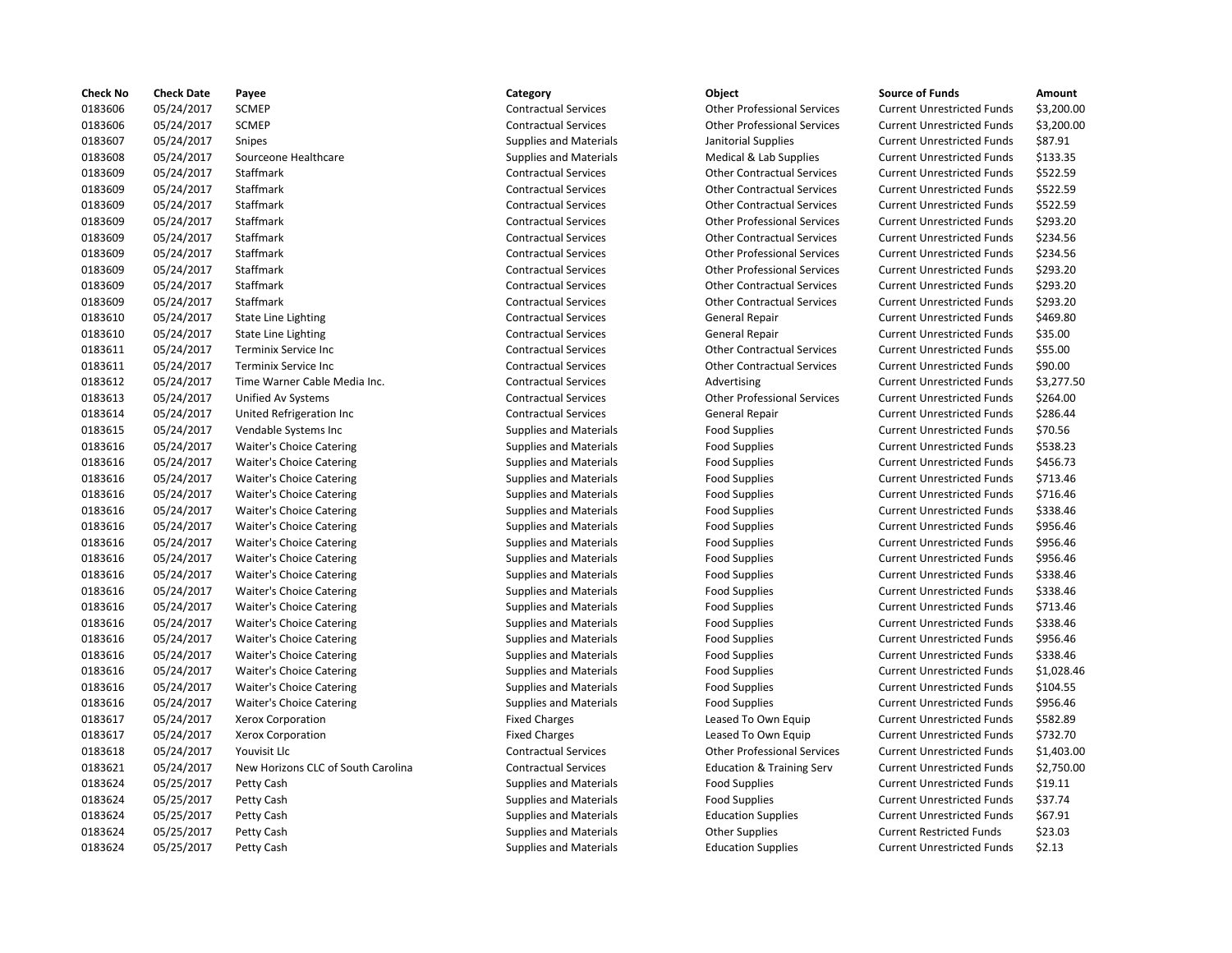| <b>Check No</b> | <b>Check Date</b> | Payee                               | Category                      | Object                             | <b>Source of Funds</b>            | Amount    |
|-----------------|-------------------|-------------------------------------|-------------------------------|------------------------------------|-----------------------------------|-----------|
| 0183624         | 05/25/2017        | Petty Cash                          | <b>Supplies and Materials</b> | <b>Office Supplies</b>             | <b>Current Unrestricted Funds</b> | \$16.04   |
| 0183624         | 05/25/2017        | Petty Cash                          | Supplies and Materials        | <b>Food Supplies</b>               | <b>Current Unrestricted Funds</b> | \$35.34   |
| 0183624         | 05/25/2017        | Petty Cash                          | Supplies and Materials        | <b>Education Supplies</b>          | <b>Current Unrestricted Funds</b> | \$56.46   |
| 0183624         | 05/25/2017        | Petty Cash                          | <b>Supplies and Materials</b> | <b>Food Supplies</b>               | <b>Current Unrestricted Funds</b> | \$16.34   |
| 0183626         | 05/25/2017        | American Welding Society, Inc.      | <b>Contractual Services</b>   | <b>Other Professional Services</b> | <b>Current Unrestricted Funds</b> | \$50.00   |
| 0183626         | 05/25/2017        | American Welding Society, Inc       | <b>Contractual Services</b>   | <b>Other Professional Services</b> | <b>Current Unrestricted Funds</b> | \$50.00   |
| 0183626         | 05/25/2017        | American Welding Society, Inc.      | <b>Contractual Services</b>   | <b>Other Professional Services</b> | <b>Current Unrestricted Funds</b> | \$50.00   |
| 0183626         | 05/25/2017        | American Welding Society, Inc       | <b>Contractual Services</b>   | <b>Other Professional Services</b> | <b>Current Unrestricted Funds</b> | \$50.00   |
| 0183627         | 05/26/2017        | Award Company of America            | <b>Supplies and Materials</b> | <b>Other Supplies</b>              | <b>Current Unrestricted Funds</b> | \$82.45   |
| 0183627         | 05/26/2017        | Award Company of America            | <b>Supplies and Materials</b> | <b>Other Supplies</b>              | <b>Current Unrestricted Funds</b> | \$46.50   |
| 0183628         | 05/26/2017        | Caretaker Management Service Inc    | <b>Contractual Services</b>   | <b>Other Professional Services</b> | <b>Current Unrestricted Funds</b> | \$400.00  |
| 0183628         | 05/26/2017        | Caretaker Management Service Inc    | <b>Contractual Services</b>   | <b>Other Professional Services</b> | <b>Current Unrestricted Funds</b> | \$400.00  |
| 0183628         | 05/26/2017        | Caretaker Management Service Inc    | <b>Contractual Services</b>   | <b>Other Professional Services</b> | <b>Current Unrestricted Funds</b> | \$400.00  |
| 0183631         | 05/26/2017        | W Square Advertising                | <b>Contractual Services</b>   | Advertising                        | <b>Current Unrestricted Funds</b> | $$-17.85$ |
| 0183631         | 05/26/2017        | W Square Advertising                | <b>Contractual Services</b>   | Advertising                        | <b>Current Unrestricted Funds</b> | \$518.00  |
| 0183631         | 05/26/2017        | W Square Advertising                | <b>Contractual Services</b>   |                                    | <b>Current Unrestricted Funds</b> | \$40.00   |
|                 |                   |                                     |                               | Advertising                        |                                   | \$30.00   |
| 0183631         | 05/26/2017        | W Square Advertising                | <b>Contractual Services</b>   | Advertising                        | <b>Current Unrestricted Funds</b> |           |
| 0183631         | 05/26/2017        | W Square Advertising                | <b>Contractual Services</b>   | Advertising                        | <b>Current Unrestricted Funds</b> | \$770.00  |
| 0183631         | 05/26/2017        | W Square Advertising                | <b>Contractual Services</b>   | Advertising                        | <b>Current Unrestricted Funds</b> | \$50.00   |
| 0183631         | 05/26/2017        | W Square Advertising                | <b>Contractual Services</b>   | Advertising                        | <b>Current Unrestricted Funds</b> | \$85.00   |
| 0183631         | 05/26/2017        | W Square Advertising                | <b>Contractual Services</b>   | Advertising                        | <b>Current Unrestricted Funds</b> | \$90.00   |
| 0183631         | 05/26/2017        | W Square Advertising                | <b>Contractual Services</b>   | Advertising                        | <b>Current Unrestricted Funds</b> | \$938.00  |
| 0183631         | 05/26/2017        | W Square Advertising                | <b>Contractual Services</b>   | Advertising                        | <b>Current Unrestricted Funds</b> | \$40.00   |
| 0183631         | 05/26/2017        | W Square Advertising                | <b>Contractual Services</b>   | Advertising                        | <b>Current Unrestricted Funds</b> | \$50.00   |
| 0183631         | 05/26/2017        | W Square Advertising                | <b>Contractual Services</b>   | Advertising                        | <b>Current Unrestricted Funds</b> | \$1,298.0 |
| 0183631         | 05/26/2017        | W Square Advertising                | <b>Contractual Services</b>   | Advertising                        | <b>Current Unrestricted Funds</b> | \$62.50   |
| 0183632         | 05/26/2017        | Chester Metropolitan District       | <b>Contractual Services</b>   | <b>Utilities</b>                   | <b>Current Unrestricted Funds</b> | \$93.43   |
| 0183634         | 05/30/2017        | lono, Inc.                          | <b>Contractual Services</b>   | <b>Other Contractual Services</b>  | <b>Current Unrestricted Funds</b> | \$360.00  |
| 0183634         | 05/30/2017        | lono, Inc.                          | <b>Contractual Services</b>   | <b>Other Contractual Services</b>  | <b>Current Unrestricted Funds</b> | \$3,360.0 |
| 0183635         | 05/30/2017        | Reserve Account                     | <b>Supplies and Materials</b> | Postage                            | <b>Current Unrestricted Funds</b> | \$6,000.0 |
| 0183636         | 05/30/2017        | Clover School District              | Miscellaneous                 | Contingencies                      | <b>Current Unrestricted Funds</b> | \$139.26  |
| 0183637         | 05/30/2017        | Chester Metropolitan District       | <b>Contractual Services</b>   | <b>Utilities</b>                   | <b>Current Unrestricted Funds</b> | \$398.62  |
| 0183638         | 05/30/2017        | York County Regional Chamber of Com | <b>Fixed Charges</b>          | Dues & Membership Fees             | <b>Current Unrestricted Funds</b> | \$40.00   |
| 0183639         | 05/30/2017        | Accreditation Commission for Educat | <b>Fixed Charges</b>          | Dues & Membership Fees             | <b>Current Unrestricted Funds</b> | \$358.74  |
| 0183641         | 05/30/2017        | <b>YTC Employee</b>                 | <b>Current Liabilities</b>    | Court Order Levy                   | <b>Current Unrestricted Funds</b> | \$458.81  |
| 0183642         | 05/30/2017        | U.S. Postal Service                 | <b>Supplies and Materials</b> | Postage                            | <b>Current Unrestricted Funds</b> | \$225.00  |
| 0183643         | 05/30/2017        | <b>Business Card</b>                | <b>Supplies and Materials</b> | <b>Education Supplies</b>          | <b>Current Unrestricted Funds</b> | \$19.95   |
| 0183643         | 05/30/2017        | <b>Business Card</b>                | Travel                        | Out of State Other Trans           | <b>Current Restricted Funds</b>   | \$10.00   |
| 0183643         | 05/30/2017        | <b>Business Card</b>                | Travel                        | Out of State Misc Travel           | <b>Current Unrestricted Funds</b> | \$47.00   |
| 0183643         | 05/30/2017        | <b>Business Card</b>                | <b>Supplies and Materials</b> | <b>Food Supplies</b>               | <b>Current Unrestricted Funds</b> | \$100.00  |
| 0183643         | 05/30/2017        | <b>Business Card</b>                | Travel                        | Out of State Other Trans           | <b>Current Unrestricted Funds</b> | \$60.68   |
| 0183643         | 05/30/2017        | <b>Business Card</b>                | Travel                        | Out of State Lodging               | <b>Current Unrestricted Funds</b> | \$1,284.1 |
| 0183643         | 05/30/2017        | <b>Business Card</b>                | Travel                        | Out of State Lodging               | <b>Current Unrestricted Funds</b> | \$833.12  |
| 0183647         | 05/31/2017        | American Math. Assoc of Two-Year Co | <b>Fixed Charges</b>          | Dues & Membership Fees             | <b>Current Unrestricted Funds</b> | \$508.00  |
| 0183671         | 05/31/2017        | Peoples First Insurance             | <b>Contractual Services</b>   | <b>Other Professional Services</b> | <b>Current Unrestricted Funds</b> | \$2,395.6 |
| 0183672         | 05/31/2017        | <b>Business Card</b>                | Travel                        | Out of State Lodging               | <b>Current Unrestricted Funds</b> | \$428.46  |
| 0183672         | 05/31/2017        | <b>Business Card</b>                | Travel                        | In State Lodging                   | <b>Current Unrestricted Funds</b> | \$578.88  |
|                 |                   |                                     |                               |                                    |                                   |           |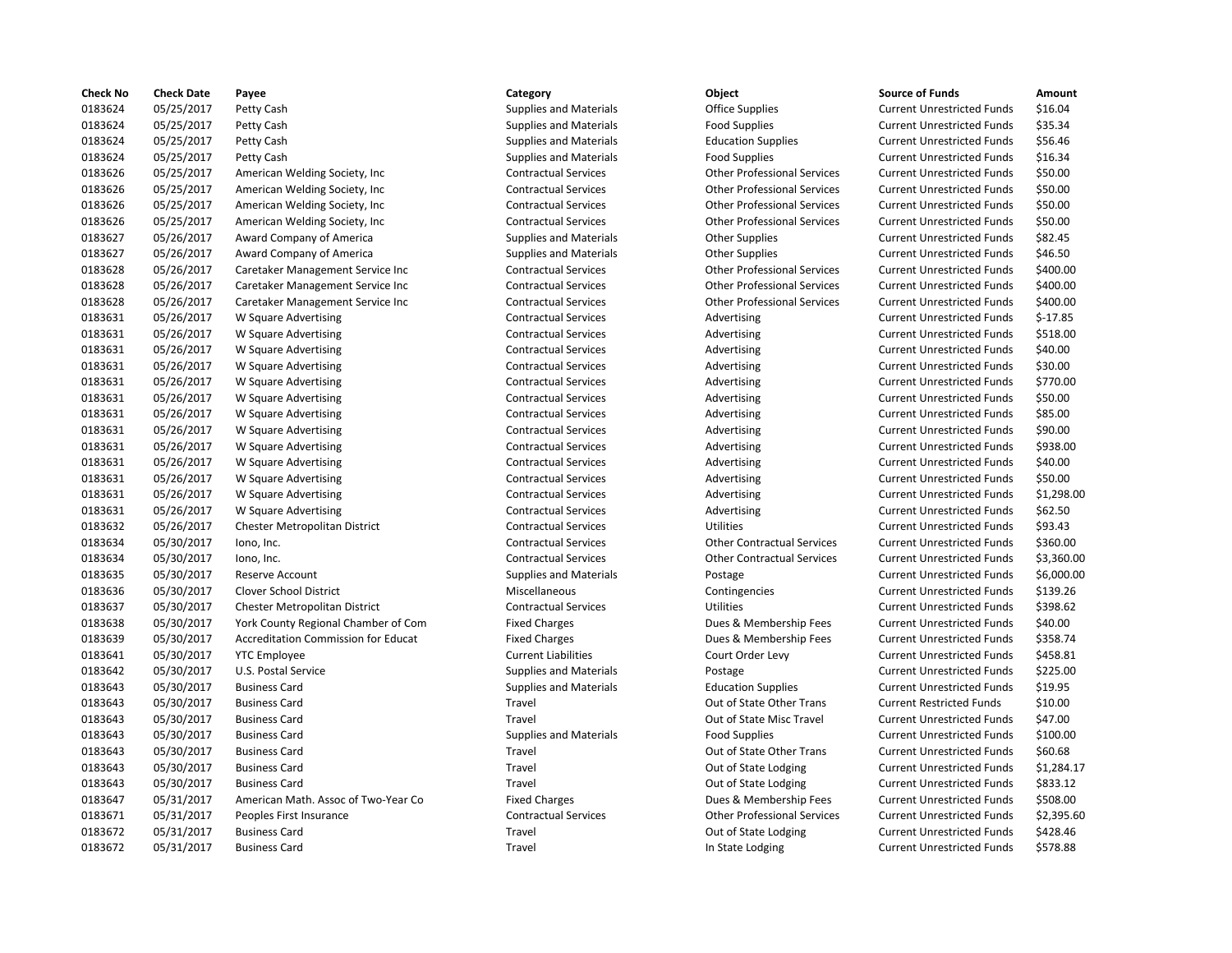| <b>Check No</b> | <b>Check Date</b> | Payee                | Category                      | <b>Object</b>                        | <b>Source of Funds</b>            | Amount    |
|-----------------|-------------------|----------------------|-------------------------------|--------------------------------------|-----------------------------------|-----------|
| 0183672         | 05/31/2017        | <b>Business Card</b> | Travel                        | Out of State Lodging                 | <b>Current Unrestricted Funds</b> | \$522.18  |
| 0183672         | 05/31/2017        | <b>Business Card</b> | Travel                        | In State Misc Travel Exp             | <b>Current Unrestricted Funds</b> | \$18.96   |
| 0183672         | 05/31/2017        | <b>Business Card</b> | Travel                        | In State Lodging                     | <b>Current Unrestricted Funds</b> | \$322.54  |
| 0183672         | 05/31/2017        | <b>Business Card</b> | Travel                        | In State Lodging                     | <b>Current Unrestricted Funds</b> | \$578.88  |
| 0183672         | 05/31/2017        | <b>Business Card</b> | <b>Supplies and Materials</b> | <b>Office Supplies</b>               | <b>Current Unrestricted Funds</b> | \$80.95   |
| 0183672         | 05/31/2017        | <b>Business Card</b> | Travel                        | Out of State Other Trans             | <b>Current Unrestricted Funds</b> | \$73.27   |
| E0007489        | 05/03/2017        | <b>YTC Employee</b>  | Travel                        | In State Meals                       | <b>Current Unrestricted Funds</b> | \$13.00   |
| E0007489        | 05/03/2017        | <b>YTC Employee</b>  | Travel                        | In State Priv Auto                   | <b>Current Unrestricted Funds</b> | \$140.77  |
| E0007490        | 05/03/2017        | <b>YTC</b> Employee  | Travel                        | In State Priv Auto                   | <b>Current Unrestricted Funds</b> | \$25.93   |
| E0007490        | 05/03/2017        | <b>YTC</b> Employee  | Travel                        | Out of State Air Trans               | <b>Current Unrestricted Funds</b> | \$50.00   |
| E0007490        | 05/03/2017        | <b>YTC Employee</b>  | Travel                        | Out of State Meals                   | <b>Current Unrestricted Funds</b> | \$100.00  |
| E0007490        | 05/03/2017        | <b>YTC Employee</b>  | Travel                        | Out of State Misc Travel             | <b>Current Unrestricted Funds</b> | \$24.00   |
| E0007491        | 05/03/2017        | <b>YTC Employee</b>  | Travel                        | In State Priv Auto                   | <b>Current Unrestricted Funds</b> | \$213.80  |
| E0007492        | 05/03/2017        | <b>YTC Employee</b>  | Travel                        | In State Lodging                     | <b>Current Unrestricted Funds</b> | \$578.88  |
| E0007492        | 05/03/2017        | <b>YTC Employee</b>  | Travel                        | In State Misc Travel Exp             | <b>Current Unrestricted Funds</b> | \$53.00   |
| E0007492        | 05/03/2017        | <b>YTC Employee</b>  | Travel                        | In State Registration Fee            | <b>Current Unrestricted Funds</b> | \$152.00  |
| E0007492        | 05/03/2017        | <b>YTC Employee</b>  | Travel                        | In State Meals                       | <b>Current Unrestricted Funds</b> | \$50.00   |
| E0007493        | 05/03/2017        | <b>YTC Employee</b>  | Travel                        | Out of State Priv Auto               | <b>Current Unrestricted Funds</b> | \$25.74   |
| E0007493        | 05/03/2017        | <b>YTC Employee</b>  | Travel                        | Out of State Other Trans             | <b>Current Unrestricted Funds</b> | \$8.95    |
| E0007493        | 05/03/2017        | <b>YTC</b> Employee  | Travel                        | Out of State Misc Travel             | <b>Current Unrestricted Funds</b> | \$35.00   |
| E0007493        | 05/03/2017        | <b>YTC Employee</b>  | Travel                        | Out of State Meals                   | <b>Current Unrestricted Funds</b> | \$137.00  |
| E0007493        | 05/03/2017        | <b>YTC</b> Employee  | Travel                        | Out of State Registration Fees       | <b>Current Unrestricted Funds</b> | \$650.00  |
| E0007493        | 05/03/2017        | <b>YTC Employee</b>  | Travel                        | Out of State Lodging                 | <b>Current Unrestricted Funds</b> | \$1,393.0 |
| E0007494        | 05/03/2017        | <b>YTC Employee</b>  | Travel                        | Out of State Meals                   | <b>Current Unrestricted Funds</b> | \$89.00   |
| E0007494        | 05/03/2017        | <b>YTC Employee</b>  | Travel                        | Out of State Misc Travel             | <b>Current Unrestricted Funds</b> | \$35.00   |
| E0007494        | 05/03/2017        | <b>YTC Employee</b>  | Travel                        | Out of State Priv Auto               | <b>Current Unrestricted Funds</b> | \$25.93   |
| E0007494        | 05/03/2017        | <b>YTC Employee</b>  | Travel                        | Out of State Air Trans               | <b>Current Unrestricted Funds</b> | \$50.00   |
| E0007495        | 05/03/2017        | <b>YTC Employee</b>  | Travel                        | Out of State Priv Auto               | <b>Current Unrestricted Funds</b> | \$72.06   |
| E0007495        | 05/03/2017        | <b>YTC Employee</b>  | Travel                        | In State Priv Auto                   | <b>Current Unrestricted Funds</b> | \$106.91  |
| E0007496        | 05/03/2017        | <b>YTC Employee</b>  | <b>Contractual Services</b>   | <b>Education &amp; Training Serv</b> | <b>Current Unrestricted Funds</b> | \$2,000.0 |
| E0007497        | 05/03/2017        | <b>YTC Employee</b>  | Travel                        | Out of State Meals                   | <b>Current Unrestricted Funds</b> | \$80.00   |
| E0007497        | 05/03/2017        | <b>YTC Employee</b>  | Travel                        | Out of State Priv Auto               | <b>Current Unrestricted Funds</b> | \$27.32   |
| E0007498        | 05/03/2017        | <b>YTC Employee</b>  | Travel                        | Out of State Priv Auto               | <b>Current Unrestricted Funds</b> | \$30.49   |
| E0007498        | 05/03/2017        | <b>YTC Employee</b>  | Travel                        | Out of State Air Trans               | <b>Current Unrestricted Funds</b> | \$50.00   |
| E0007498        | 05/03/2017        | <b>YTC Employee</b>  | Travel                        | Out of State Meals                   | <b>Current Unrestricted Funds</b> | \$128.00  |
| E0007498        | 05/03/2017        | <b>YTC Employee</b>  | Travel                        | Out of State Misc Travel             | <b>Current Unrestricted Funds</b> | \$35.00   |
| E0007499        | 05/03/2017        | <b>YTC Employee</b>  | Travel                        | In State Priv Auto                   | <b>Current Unrestricted Funds</b> | \$79.76   |
| E0007500        | 05/03/2017        | <b>YTC Employee</b>  | Travel                        | In State Priv Auto                   | <b>Current Unrestricted Funds</b> | \$202.95  |
| E0007501        | 05/03/2017        | <b>YTC Employee</b>  | Travel                        | In State Priv Auto                   | <b>Current Unrestricted Funds</b> | \$235.18  |
| E0007502        | 05/03/2017        | <b>YTC Employee</b>  | Travel                        | In State Priv Auto                   | <b>Current Unrestricted Funds</b> | \$78.62   |
| E0007503        | 05/03/2017        | <b>YTC Employee</b>  | Travel                        | In State Priv Auto                   | <b>Current Unrestricted Funds</b> | \$70.98   |
| E0007503        | 05/03/2017        | <b>YTC Employee</b>  | Travel                        | In State Meals                       | <b>Current Unrestricted Funds</b> | \$25.00   |
| E0007504        | 05/03/2017        | <b>YTC</b> Employee  | Travel                        | In State Priv Auto                   | <b>Current Unrestricted Funds</b> | \$144.29  |
| E0007504        | 05/03/2017        | <b>YTC Employee</b>  | Travel                        | Out of State Priv Auto               | <b>Current Unrestricted Funds</b> | \$71.69   |
| E0007505        | 05/03/2017        | <b>YTC</b> Employee  | Travel                        | In State Meals                       | <b>Current Unrestricted Funds</b> | \$24.00   |
| E0007505        | 05/03/2017        | <b>YTC Employee</b>  | Travel                        | In State Priv Auto                   | <b>Current Unrestricted Funds</b> | \$164.34  |
| <b>E0007505</b> | 05/03/2017        | YTC Employee         | Travel                        | In State Misc Travel Exp             | Current Unrestricted Funds        | \$32.00   |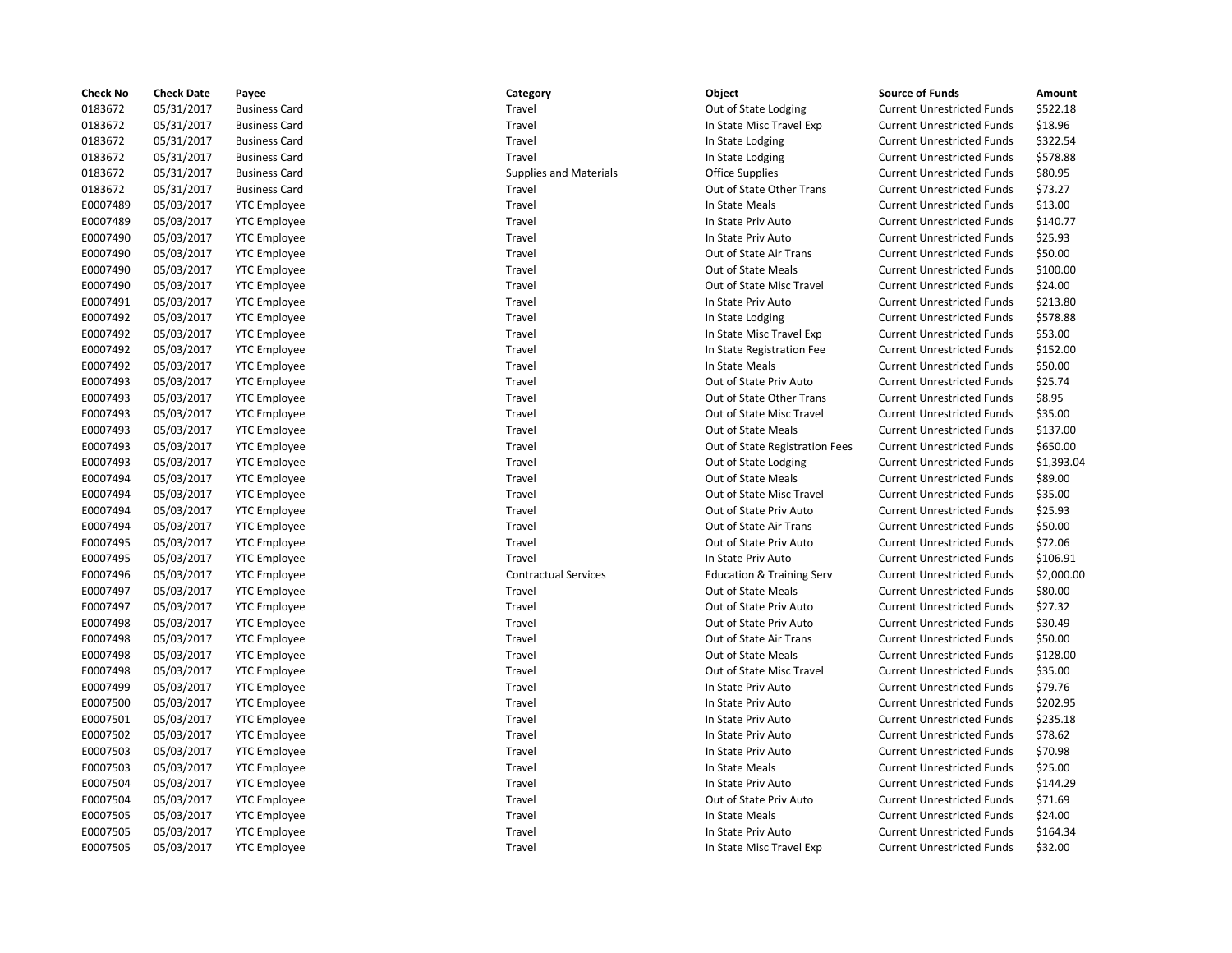| <b>Check No</b> | <b>Check Date</b> | Payee               | Category                      | Object                   | <b>Source of Funds</b>            | Amount   |
|-----------------|-------------------|---------------------|-------------------------------|--------------------------|-----------------------------------|----------|
| E0007506        | 05/03/2017        | <b>YTC Employee</b> | Travel                        | In State Priv Auto       | <b>Current Unrestricted Funds</b> | \$434.23 |
| E0007507        | 05/03/2017        | <b>YTC Employee</b> | Travel                        | In State Misc Travel Exp | <b>Current Unrestricted Funds</b> | \$21.00  |
| E0007507        | 05/03/2017        | <b>YTC Employee</b> | Travel                        | In State Meals           | <b>Current Unrestricted Funds</b> | \$62.00  |
| E0007508        | 05/03/2017        | <b>YTC Employee</b> | Travel                        | In State Priv Auto       | <b>Current Unrestricted Funds</b> | \$87.12  |
| E0007509        | 05/03/2017        | <b>YTC</b> Employee | Travel                        | Out of State Lodging     | <b>Current Unrestricted Funds</b> | \$550.14 |
| E0007509        | 05/03/2017        | <b>YTC Employee</b> | Travel                        | Out of State Priv Auto   | <b>Current Unrestricted Funds</b> | \$19.80  |
| E0007509        | 05/03/2017        | <b>YTC Employee</b> | Travel                        | Out of State Air Trans   | <b>Current Unrestricted Funds</b> | \$396.10 |
| E0007509        | 05/03/2017        | <b>YTC Employee</b> | Travel                        | Out of State Other Trans | <b>Current Unrestricted Funds</b> | \$93.30  |
| E0007509        | 05/03/2017        | <b>YTC Employee</b> | Travel                        | Out of State Meals       | <b>Current Unrestricted Funds</b> | \$57.00  |
| E0007509        | 05/03/2017        | <b>YTC Employee</b> | Travel                        | Out of State Misc Travel | <b>Current Unrestricted Funds</b> | \$28.00  |
| E0007510        | 05/03/2017        | <b>YTC Employee</b> | Travel                        | Non Deductible Meals     | <b>Current Unrestricted Funds</b> | \$7.00   |
| E0007511        | 05/04/2017        | <b>YTC</b> Employee | Travel                        | In State Priv Auto       | <b>Current Unrestricted Funds</b> | \$200.97 |
| E0007512        | 05/04/2017        | <b>YTC Employee</b> | Travel                        | Out of State Meals       | <b>Current Unrestricted Funds</b> | \$73.00  |
| E0007512        | 05/04/2017        | <b>YTC</b> Employee | Travel                        | Out of State Misc Travel | <b>Current Unrestricted Funds</b> | \$21.00  |
| E0007512        | 05/04/2017        | <b>YTC Employee</b> | Travel                        | Out of State Priv Auto   | <b>Current Unrestricted Funds</b> | \$29.70  |
| E0007513        | 05/04/2017        | <b>YTC Employee</b> | Travel                        | In State Priv Auto       | <b>Current Unrestricted Funds</b> | \$54.45  |
| E0007514        | 05/04/2017        | <b>YTC Employee</b> | Travel                        | In State Priv Auto       | <b>Current Unrestricted Funds</b> | \$109.42 |
| E0007515        | 05/04/2017        | <b>YTC Employee</b> | Travel                        | Non Deductible Meals     | <b>Current Unrestricted Funds</b> | \$7.00   |
| E0007515        | 05/04/2017        | <b>YTC</b> Employee | Travel                        | In State Priv Auto       | <b>Current Unrestricted Funds</b> | \$71.62  |
| E0007516        | 05/04/2017        | <b>YTC</b> Employee | Travel                        | In State Priv Auto       | <b>Current Unrestricted Funds</b> | \$70.29  |
| E0007517        | 05/04/2017        | <b>YTC Employee</b> | Travel                        | In State Priv Auto       | <b>Current Unrestricted Funds</b> | \$611.04 |
| E0007518        | 05/04/2017        | <b>YTC Employee</b> | Travel                        | In State Priv Auto       | <b>Current Unrestricted Funds</b> | \$89.30  |
| E0007519        | 05/04/2017        | <b>YTC Employee</b> | Travel                        | In State Priv Auto       | <b>Current Unrestricted Funds</b> | \$23.51  |
| E0007520        | 05/04/2017        | <b>YTC Employee</b> | Travel                        | In State Priv Auto       | <b>Current Unrestricted Funds</b> | \$272.25 |
| E0007521        | 05/04/2017        | <b>YTC Employee</b> | Travel                        | In State Priv Auto       | <b>Current Unrestricted Funds</b> | \$103.95 |
| E0007522        | 05/09/2017        | <b>YTC Employee</b> | <b>Supplies and Materials</b> | <b>Food Supplies</b>     | <b>Current Unrestricted Funds</b> | \$78.34  |
| E0007523        | 05/12/2017        | <b>YTC</b> Employee | <b>Current Liabilities</b>    | Misc                     | <b>Current Unrestricted Funds</b> | \$531.19 |
| E0007524        | 05/18/2017        | <b>YTC Employee</b> | Travel                        | Out of State Meals       | <b>Current Unrestricted Funds</b> | \$93.00  |
| E0007524        | 05/18/2017        | <b>YTC Employee</b> | Travel                        | Out of State Priv Auto   | <b>Current Unrestricted Funds</b> | \$51.34  |
| E0007524        | 05/18/2017        | <b>YTC Employee</b> | Travel                        | Out of State Air Trans   | <b>Current Unrestricted Funds</b> | \$50.00  |
| E0007525        | 05/18/2017        | <b>YTC Employee</b> | Travel                        | Out of State Air Trans   | <b>Current Unrestricted Funds</b> | \$25.00  |
| E0007525        | 05/18/2017        | <b>YTC</b> Employee | Travel                        | Out of State Other Trans | <b>Current Unrestricted Funds</b> | \$60.00  |
| E0007525        | 05/18/2017        | <b>YTC Employee</b> | Travel                        | Out of State Meals       | <b>Current Unrestricted Funds</b> | \$96.00  |
| E0007525        | 05/18/2017        | <b>YTC Employee</b> | Travel                        | Out of State Lodging     | <b>Current Unrestricted Funds</b> | \$793.50 |
| E0007527        | 05/23/2017        | <b>YTC Employee</b> | Travel                        | In State Priv Auto       | <b>Current Unrestricted Funds</b> | \$23.36  |
| E0007528        | 05/23/2017        | <b>YTC Employee</b> | Travel                        | In State Priv Auto       | <b>Current Unrestricted Funds</b> | \$218.80 |
| E0007528        | 05/23/2017        | <b>YTC Employee</b> | Travel                        | In State Meals           | <b>Current Unrestricted Funds</b> | \$24.00  |
| E0007529        | 05/23/2017        | <b>YTC Employee</b> | Travel                        | Out of State Priv Auto   | <b>Current Unrestricted Funds</b> | \$61.20  |
| E0007530        | 05/23/2017        | <b>YTC</b> Employee | Travel                        | In State Priv Auto       | <b>Current Unrestricted Funds</b> | \$94.55  |
| E0007531        | 05/23/2017        | <b>YTC Employee</b> | Travel                        | In State Priv Auto       | <b>Current Unrestricted Funds</b> | \$23.36  |
| E0007532        | 05/23/2017        | <b>YTC Employee</b> | Travel                        | Non Deductible Meals     | <b>Current Unrestricted Funds</b> | \$7.00   |
| E0007533        | 05/23/2017        | <b>YTC Employee</b> | Travel                        | In State Priv Auto       | <b>Current Unrestricted Funds</b> | \$172.26 |
| E0007534        | 05/23/2017        | <b>YTC Employee</b> | Travel                        | In State Priv Auto       | <b>Current Unrestricted Funds</b> | \$71.08  |
| E0007535        | 05/23/2017        | <b>YTC Employee</b> | Travel                        | In State Priv Auto       | <b>Current Unrestricted Funds</b> | \$13.76  |
| E0007536        | 05/23/2017        | <b>YTC</b> Employee | Travel                        | In State Priv Auto       | <b>Current Unrestricted Funds</b> | \$38.00  |
| E0007537        | 05/23/2017        | <b>YTC Employee</b> | Travel                        | In State Priv Auto       | <b>Current Unrestricted Funds</b> | \$60.29  |
| E0007538        | 05/23/2017        | <b>YTC</b> Employee | Travel                        | In State Priv Auto       | <b>Current Unrestricted Funds</b> | \$22.48  |

## Travel **EXECUTE:** In State Priv Auto Current Unrestricted Funds \$434.23 Travel **EDEO** 1007 105 In State Misc Travel Exp Current Unrestricted Funds \$21.00 Travel **EXECUTE:** Travel In State Meals Current Unrestricted Funds \$62.00 Enavel Travel Travel In State Priv Auto Current Unrestricted Funds \$87.12 Travel **EXECUTE:** Out of State Lodging Current Unrestricted Funds \$550.14 Travel **EXECO 600 Travel Current Unrestricted Funds** 519.80 Travel **EXECO 6** 000 Out of State Air Trans Current Unrestricted Funds \$396.10 Travel **EXECOFF** Out of State Other Trans Current Unrestricted Funds \$93.30 Travel **EXECUTE:** Out of State Meals Current Unrestricted Funds \$57.00 Travel **EXECONTE:** Out of State Misc Travel Current Unrestricted Funds \$28.00 Travel **EXECUTE:** Non Deductible Meals Current Unrestricted Funds \$7.00 E0007511 05/04/2017 YTC Employee Travel In State Priv Auto Current Unrestricted Funds \$200.97 Travel **EXECUTE:** Current Unrestricted Funds \$73.00 Travel **EXECONTE:** Out of State Misc Travel Current Unrestricted Funds \$21.00 Travel **EXECONTE:** Out of State Priv Auto Current Unrestricted Funds \$29.70 E0007513 05/04/2017 YTC Employee Travel In State Priv Auto Current Unrestricted Funds \$54.45 E0007514 05/04/2017 YTC Employee Travel In State Priv Auto Current Unrestricted Funds \$109.42 Travel **EXECUTE:** Non Deductible Meals Current Unrestricted Funds \$7.00 E000751507 Travel Travel In State Priv Auto Current Unrestricted Funds \$71.62 E0007516 05/04/2017 YTC Employee Travel In State Priv Auto Current Unrestricted Funds \$70.29 Travel **End and State Priv Auto** In State Priv Auto Current Unrestricted Funds \$611.04 E0007518 05/04/2017 YTC Employee Travel In State Priv Auto Current Unrestricted Funds \$89.30 Travel **EXECUTE:** In State Priv Auto **Current Unrestricted Funds** \$23.51 E0007520 05/04/2017 YTC Employee Travel In State Priv Auto Current Unrestricted Funds \$272.25 Endel Travel Travel 10007521 105/04/2017 In State Priv Auto Current Unrestricted Funds \$103.95 E0007522 05/09/2017 YTC Employee Supplies and Materials Food Supplies Current Unrestricted Funds \$78.34 Current Liabilities **Entity Current Liabilities** Misc Current Unrestricted Funds \$531.19 Travel **EXECUTE:** Travel Current Unrestricted Funds 593.00 Travel **EXECUTE:** Travel Current Unrestricted Funds 551.34 Travel **EXECUTE:** Out of State Air Trans Current Unrestricted Funds \$50.00 Travel **EXECONTE:** Out of State Air Trans Current Unrestricted Funds \$25.00 Travel **EXECTS** Out of State Other Trans Current Unrestricted Funds \$60.00 Travel **EXECUTE:** Current Unrestricted Funds \$96.00 Travel **EXECONTE:** Out of State Lodging Current Unrestricted Funds \$793.50 E0007 17 Travel Current Unrestricted Funds 523.36 E0007528 05/23/2017 YTC Employee Travel In State Priv Auto Current Unrestricted Funds \$218.80 Travel **EXECUTE:** In State Meals Current Unrestricted Funds \$24.00 Travel **EXECO 2008 ORTS OUT OF STATE PRIV Auto** Current Unrestricted Funds \$61.20 Travel **EXOCO7530 CONTENTS IN State Priv Auto** Current Unrestricted Funds \$94.55 E0007531 17 Travel Current Unrestricted Funds in State Priv Auto Current Unrestricted Funds in S23.36 Travel **EXECUTE:** Non Deductible Meals Current Unrestricted Funds \$7.00 Travel **End and State Priv Auto** Current Unrestricted Funds \$172.26 E0007534 05/23/2017 YTC Employee Travel In State Priv Auto Current Unrestricted Funds \$71.08 E00075 17 Travel Current Unrestricted Funds 513.76 Travel **EXECO 85 In State Priv Auto** Current Unrestricted Funds \$38.00 E0007537 05/23/2017 YTC Employee Travel In State Priv Auto Current Unrestricted Funds \$60.29